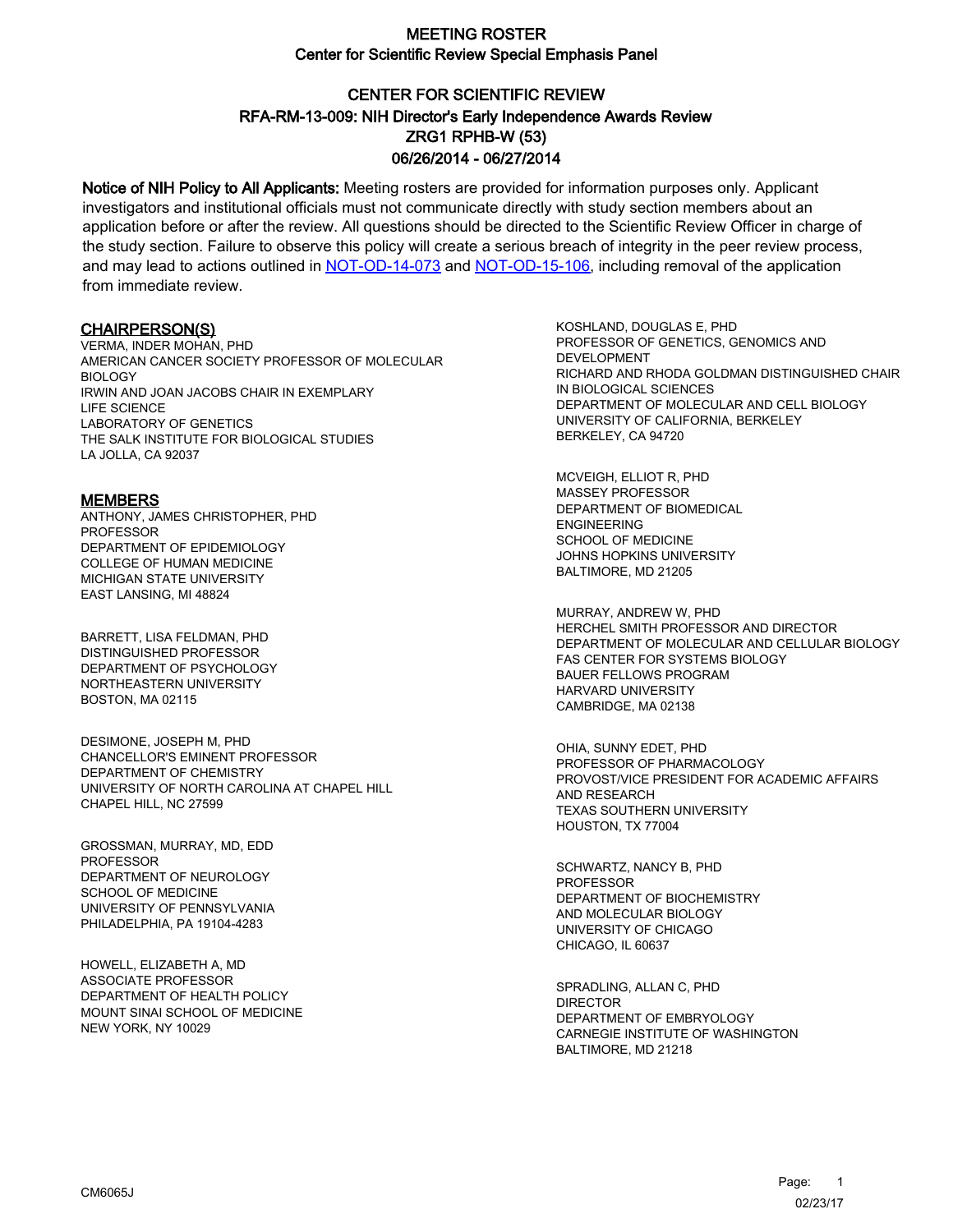# CENTER FOR SCIENTIFIC REVIEW ZRG1 RPHB-W (53) 06/26/2014 - 06/27/2014 RFA-RM-13-009: NIH Director's Early Independence Awards Review

Notice of NIH Policy to All Applicants: Meeting rosters are provided for information purposes only. Applicant investigators and institutional officials must not communicate directly with study section members about an application before or after the review. All questions should be directed to the Scientific Review Officer in charge of the study section. Failure to observe this policy will create a serious breach of integrity in the peer review process, and may lead to actions outlined in [NOT-OD-14-073](https://grants.nih.gov/grants/guide/notice-files/NOT-OD-14-073.html) and [NOT-OD-15-106,](https://grants.nih.gov/grants/guide/notice-files/NOT-OD-15-106.html) including removal of the application from immediate review.

STRATHDEE, STEFFANIE A, PHD HAROLD SIMON PROFESSOR AND ASSOCIATE DEAN GLOBAL HEALTH SCIENCES SCHOOL OF MEDICINE UNIVERSITY OF CALIFORNIA, SAN DIEGO LA JOLLA, CA 92093

#### MAIL REVIEWER(S)

ABRAMS, JUDITH, PHD PROFESSOR DEPARTMENT OF BIOSTATISTICS KARMANOS CANCER INSTITUTES WAYNE STATE UNIVERSITY DETROIT, MI 48201

ALARCON, GRACIELA S, MD JANIE KNIGHT LOWE CHAIR / EMERITUS PROFESSOR MINORITY HEALTH AND DISPARITIES CENTER UNIVERSITY OF ALABAMA AT BIRMINGHAM BIRMINGHAM, AL 35294

ALLEN, JOHN J, PHD PROFESSOR DEPARTMENT OF PSYCHOLOGY, COGNITIVE SCIENCE, AND NEUROSCIENCE UNIVERSITY OF ARIZONA TUCSON, AZ 85721

AMIJI, MANSOOR M, PHD DISTINGUISHED PROFESSOR AND CHAIR DEPARTMENT OF PHARMACEUTICAL SCIENCES SCHOOL OF PHARMACY NORTHEASTERN UNIVERSITY BOSTON, MA 02115

ANTOCH, MARINA, PHD ASSOCIATE MEMBER DEPARTMENT OF MOLECULAR AND CELLULAR BIOLOGY ROSWELL PARK CANCER INSTITUTE BUFFALO, NY 14263

BADLEY, ANDREW D, MD **PROFESSOR** DIVISION OF INFECTIOUS DISEASES MAYO CLINIC ROCHESTER , MN 55905

BALES, KAREN L, PHD PROFESSOR DEPARTMENT OF PSYCHOLOGY UNIVERSITY OF CALIFORNIA AT DAVIS DAVIS, CA 95616

BALLABH, PRAVEEN, MD ASSOCIATE PROFESSOR WESTCHESTER MEDICAL CENTER DEPARTMENT OF PEDIATRICS NEW YORK MEDICAL COLLEGE VALHALLA, NY 10595

BARRIENTOS, ANTONI, PHD PROFESSOR DEPARTMENTS OF NEUROLOGY, BIOCHEMISTRY AND MOLECULAR BIOLOGY MILLER SCHOOL OF MEDICINE UNIVERSITY OF MIAMI MIAMI, FL 33136

BATZOGLOU, SERAFIM, PHD, SCD ASSOCIATE PROFESSOR DEPARTMENT OF COMPUTER SCIENCE STANFORD UNIVERSITY STANFORD, CA 94305-9010

BAUM, MARIANNA K, PHD **PROFESSOR** DEPARTMENT OF DIETETICS AND NUTRITION ROBERT STEMPEL SCHOOL OF PUBLIC HEALTH AND SOCIAL WORK FLORIDA INTERNATIONAL UNIVERSITY MIAMI, FL 33199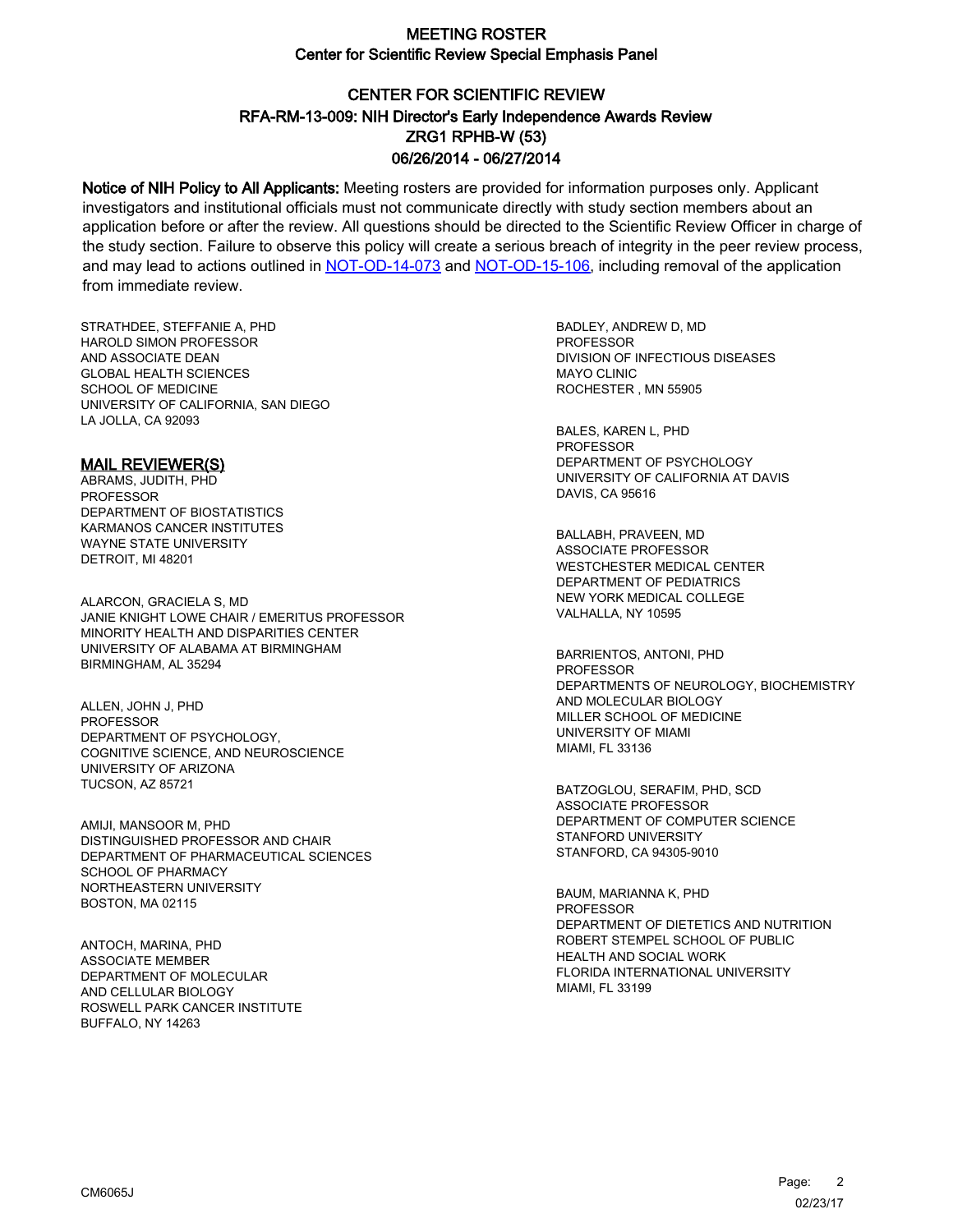# CENTER FOR SCIENTIFIC REVIEW ZRG1 RPHB-W (53) 06/26/2014 - 06/27/2014 RFA-RM-13-009: NIH Director's Early Independence Awards Review

Notice of NIH Policy to All Applicants: Meeting rosters are provided for information purposes only. Applicant investigators and institutional officials must not communicate directly with study section members about an application before or after the review. All questions should be directed to the Scientific Review Officer in charge of the study section. Failure to observe this policy will create a serious breach of integrity in the peer review process, and may lead to actions outlined in [NOT-OD-14-073](https://grants.nih.gov/grants/guide/notice-files/NOT-OD-14-073.html) and [NOT-OD-15-106,](https://grants.nih.gov/grants/guide/notice-files/NOT-OD-15-106.html) including removal of the application from immediate review.

BEEBE, DAVID J, PHD PROFESSOR DEPARTMENT OF BIOMEDICAL ENGINEERING UNIVERSITY OF WISCONSIN MADISON, WI 53705

BENOIST, CHRISTOPHE O, PHD, MD PROFESSOR OF PATHOLOGY DEPARTMENT OF PATHOLGY HARVARD MEDICAL SCHOOL BOSTON, MA 02215

BERNLOHR, DAVID A, PHD PROFESSOR AND HEAD DEPARTMENT OF BIOCHEMISTRY, MOLECULAR BIOLOGY AND BIOPHYSICS UNIVERSITY OF MINNESOTA MINNEAPOLIS, MN 55455

BERNSTEIN, SANFORD I, PHD DISTINGUISHED PROFESSOR DEPARTMENT OF BIOLOGY COLLEGE OF SCIENCES SAN DIEGO STATE UNIVERSITY SAN DIEGO, CA 92182

BIRAGYN, ARYA, PHD PRINCIPAL INVESTIGATOR LABORATORY OF IMMUNOLOGY GRC, NATIONAL INSTITUTE OF AGING NATIONAL INSTITUTES OF HEALTH BALTIMORE, MD 21224

BIRDWELL, ROBYN L, MD ASSOCIATE PROFESSOR DEPARTMENT OF RADIOLOGY DIVISION OF BREAST IMAGING BRIGHAM AND WOMEN'S HOSPITAL HARVARD MEDICAL SCHOOL BOSTON, MA 02129

BLACK, MAUREEN M, PHD PROFESSOR DEPARTMENT OR PEDIATRICS SCHOOL OF MEDICINE UNIVERSITY OF MARYLAND BALTIMORE, MD 21201

BOBASHEV, GEORGIY, PHD SENIOR RESEARCH STATISTICIAN HEALTH, SOCIAL AND ECONOMICS RESEARCH RESEARCH TRIANGLE INSTITUTE RESEARCH TRIANGLE PARK, NC 27709

BODDY, MICHAEL N, PHD ASSOCIATE PROFESSOR DEPARTMENT OF MOLECULAR BIOLOGY THE SCRIPPS RESEARCH INSTITUTE LA JOLLA, CA 92037

BOGER, DALE L, PHD PROFESSOR DEPARTMENT OF CHEMISTRY THE SCRIPPS RESEARCH INSTITUTE LA JOLLA, CA 92037

BOOTH-LAFORCE, CATHRYN, PHD PROFESSOR DEPARTMENT OF FAMILY AND CHILD NURSING UNIVERSITY OF WASHINGTON SEATTLE, WA 98195

BOUTON, AMY H, PHD PROFESSOR DEPARTMENT OF MICROBIOLOGY, IMMUNOLOGY AND CANCER BIOLOGY SCHOOL OF MEDICINE UNIVERSITY OF VIRGINIA CHARLOTTESVILLE, VA 22908

BROWN, STEPHEN L, PHD STAFF SCIENTIST / ASSOCIATE PROFESSOR DEPARTMENT OF RADIATION ONCOLOGY HENRY FORD HOSPITAL DETROIT, MI 48202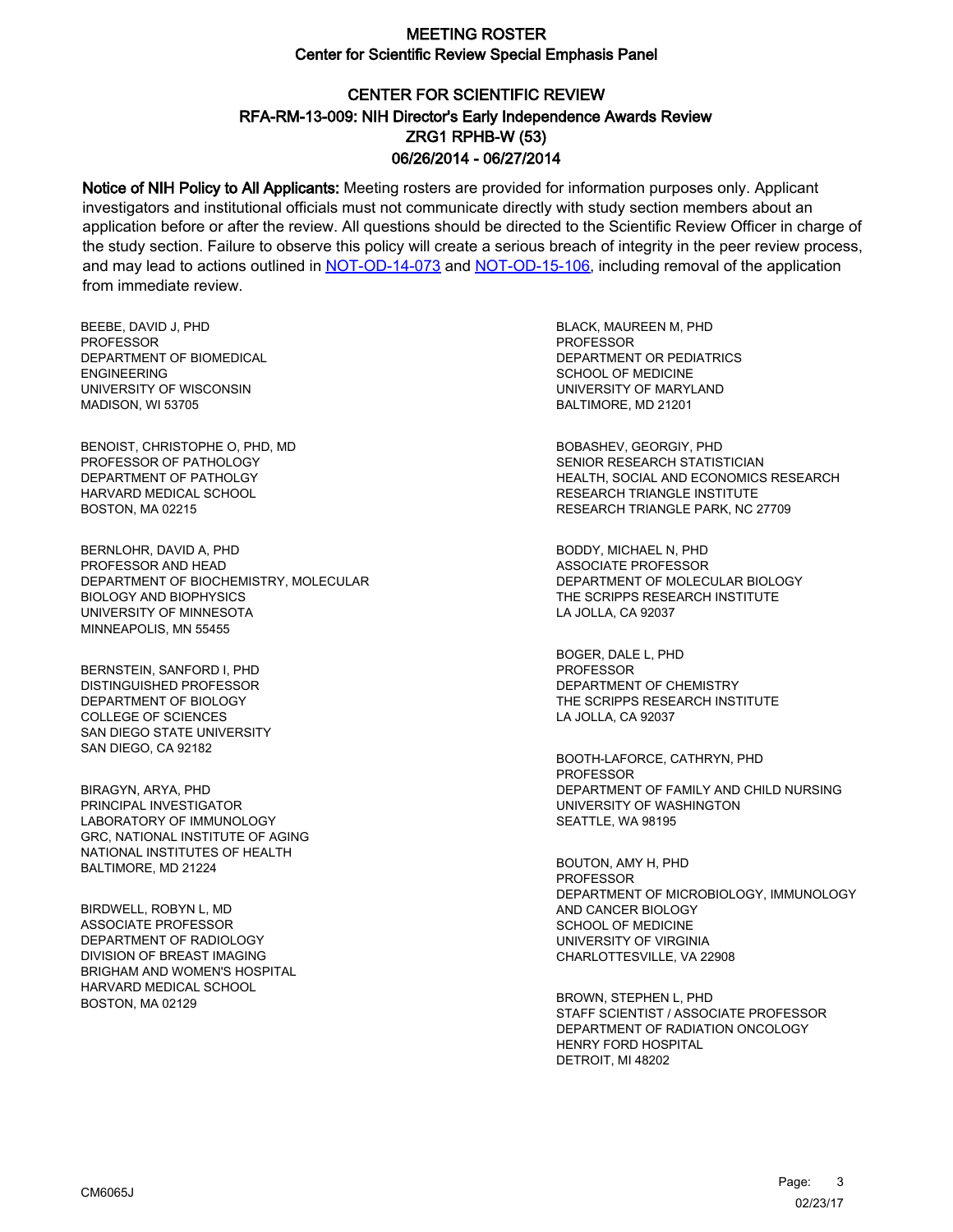# CENTER FOR SCIENTIFIC REVIEW ZRG1 RPHB-W (53) 06/26/2014 - 06/27/2014 RFA-RM-13-009: NIH Director's Early Independence Awards Review

Notice of NIH Policy to All Applicants: Meeting rosters are provided for information purposes only. Applicant investigators and institutional officials must not communicate directly with study section members about an application before or after the review. All questions should be directed to the Scientific Review Officer in charge of the study section. Failure to observe this policy will create a serious breach of integrity in the peer review process, and may lead to actions outlined in [NOT-OD-14-073](https://grants.nih.gov/grants/guide/notice-files/NOT-OD-14-073.html) and [NOT-OD-15-106,](https://grants.nih.gov/grants/guide/notice-files/NOT-OD-15-106.html) including removal of the application from immediate review.

BROWNING, RAYMOND CLIFTON, PHD ASSISTANT PROFESSOR DEPARTMENT OF HEALTH AND EXERCISE SCIENCE UNIVERSITY OF COLORADO AT BOULDER DENVER, CO 80262

BRUMBACK, BABETTE A., PHD PROFESSOR DEPARTMENT OF BIOSTATISTICS COLLEGE OF PUBLIC HEALTH AND HEALTH PROFESSIONS COLLEGE OF MEDICINE UNIVERSITY OF FLORIDA GAINESVILLE, FL 32611

BUMGARDNER, JOEL D, PHD **PROFESSOR** DEPARTMENT OF BIOMEDICAL ENGINEERING HERFF COLLEGE OF ENGINEERING UNIVERSITY OF MEMPHIS MEMPHIS, TN 38152

BUONOMANO, DEAN V, PHD ASSOCIATE PROFESSOR DEPARTMENT OF NEUROBIOLOGY UNIVERSITY OF CALIFORNIA LOS ANGELES, CA 90095

CALHOUN, VINCE D, PHD ASSOCIATE PROFESSOR DEPARTMENTS OF ELECTRICAL AND COMPUTER ENGINEERING UNIVERSITY OF NEW MEXICO ALBUQUERQUE, NM 87131

CANAVIER, CARMEN CASTRO, PHD **PROFESSOR** DEPARTMENT OF CELL BIOLOGY AND ANATOMY HEALTH SCIENCES CENTER LOUISIANA STATE UNIVERSITY NEW ORLEANS, LA 70112

CAO, JIAN, MD ASSOCIATE PROFESSOR OF MEDICINE DEPARTMENT OF MEDICINE STATE UNIVERSITY OF NEW YORK STONY BROOK, NY 11794-5200

CAUGHY, MARGARET O, SCD PROFESSOR SCHOOL OF PUBLIC HEALTH DALLAS REGIONAL CAMPUS UNIVERSITY OF TEXAS DALLAS, TX 75390

CHANDRA, SIDDHARTH, PHD PROFESSOR AND DIRECTOR ASIAN STUDIES CENTER MICHIGAN STATE UNIVERSITY EAST LANSING, MI 48824

CHANDRA-STROBOS, NISHA, MD PROFESSOR OF MEDICINE CHIEF OF CARDIOLOGY JOHNS HOPKINS BAYVIEW MEDICAL CENTER BALTIMORE, MD 21224

CHEN, SHU-HSIA, PHD PROFESSOR DEPARTMENT OF ONCOLOGICAL SCIENCES MOUNT SINAI SCHOOL OF MEDICINE NEW YORK, NY 10029

CHEN, XINGUANG, MD, PHD PROFESSOR COLLEGE OF PUBLIC HEALTH AND HEALTH PROFESSIONS COLLEGE OF MEDICINE UNIVERSITY OF FLORIDA GAINSVILLE, FL 32610

CHI, HONGBO, PHD ASSOCIATE MEMBER DEPARTMENT OF IMMUNOLOGY ST JUDE CHILDREN'S RESEARCH HOSPITAL MEMPHIS, TN 38105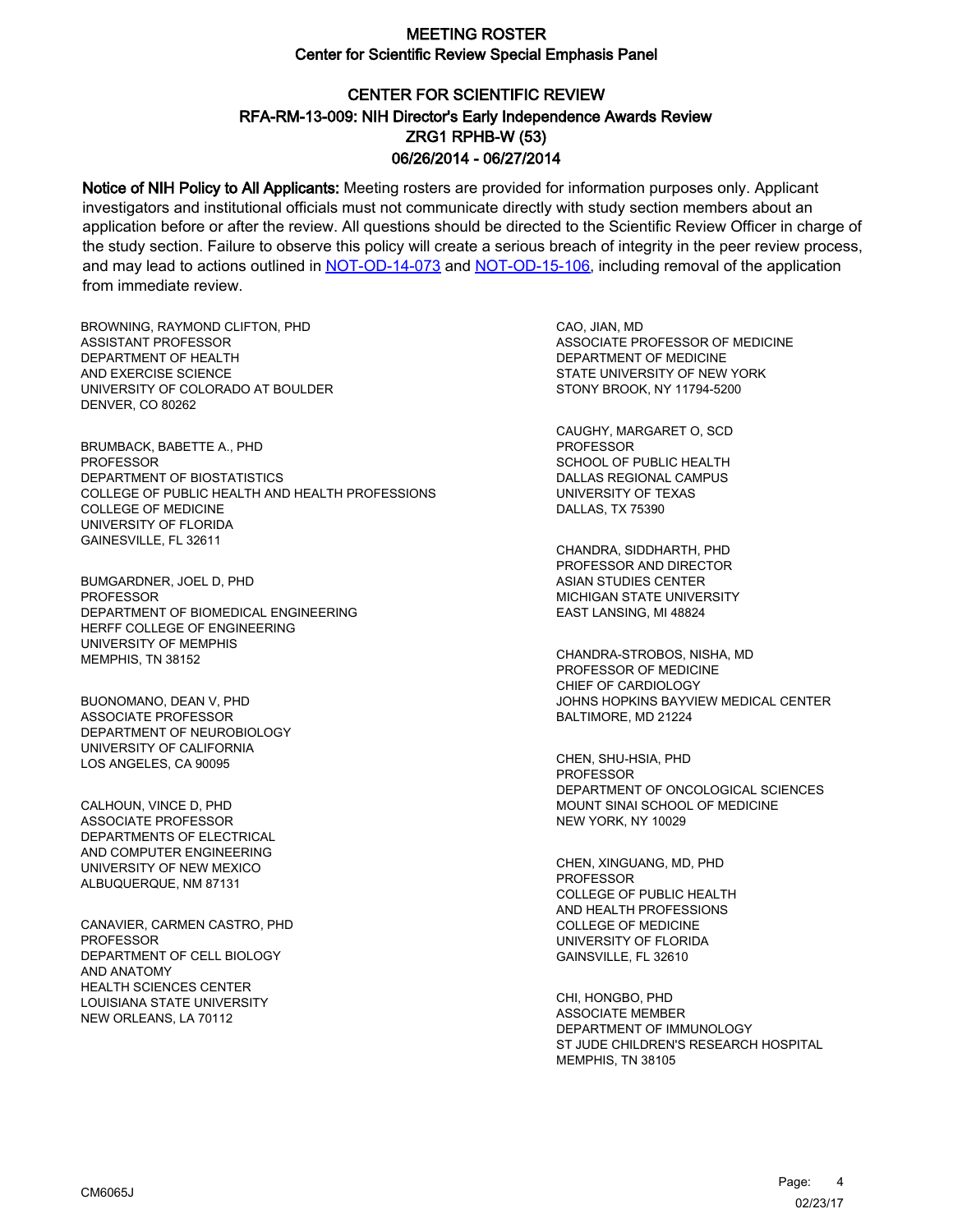# CENTER FOR SCIENTIFIC REVIEW ZRG1 RPHB-W (53) 06/26/2014 - 06/27/2014 RFA-RM-13-009: NIH Director's Early Independence Awards Review

Notice of NIH Policy to All Applicants: Meeting rosters are provided for information purposes only. Applicant investigators and institutional officials must not communicate directly with study section members about an application before or after the review. All questions should be directed to the Scientific Review Officer in charge of the study section. Failure to observe this policy will create a serious breach of integrity in the peer review process, and may lead to actions outlined in [NOT-OD-14-073](https://grants.nih.gov/grants/guide/notice-files/NOT-OD-14-073.html) and [NOT-OD-15-106,](https://grants.nih.gov/grants/guide/notice-files/NOT-OD-15-106.html) including removal of the application from immediate review.

CHOW, CHRISTINE S, PHD **PROFESSOR** DEPARTMENT OF CHEMISTRY WAYNE STATE UNIVERSITY DETROIT, MI 48202

CLARET, FRANCOIS X, PHD PROFESSOR DEPARTMENT OF SYSTEMS BIOLOGY MD ANDERSON CANCER CENTER UNIVERSITY OF TEXAS HOUSTON, TX 77054

CLARK, GEOFFREY J, PHD ASSOCIATE PROFESSOR BAXTER RESEARCH UNIVERSITY OF LOUSVILLE LOUISVILLE, KY 40202

CLATTS, MICHAEL C, PHD DIRECTOR INSTITUTE FOR INTERNATIONAL RESEARCH ON YOUTH SCHOOL OF PUBLIC HEALTH UNIVERSITY OF PUERTO RICO SAN JUAN, PR 00936

COHEN, STUART H, MD PROFESSOR OF MEDICINE, HOSPITAL EPIDEMIOLOGY AND INFECTION CONTROL LAWRENCE J ELLISON AMBULATORY CARE CENTER UNIVERSITY OF CALIFORNIA-DAVIS MEDICAL GROUP SACRAMENTO, CA 95817

COLLER, JEFFERY, PHD ASSOCIATE PROFESSOR DEPARTMENT OF RNA MOLECULAR BIOLOGY CASE WESTERN RESERVE UNIVERSITY CLEVELAND, OH 44106

COMBS, COLIN K, PHD **PROFESSOR** DEPARTMENT OF PHARMACOLOGY, PHYSIOLOGY AND THERAPEUTICS SCHOOL OF MEDICINE AND HEALTH SCIENCES UNIVERSITY OF NORTH DAKOTA SCHOOL OF MEDICINE GRAND FORKS, ND 58202

COOK, ROBERT L, MD PROFESSOR DEPARTMENT OF EPIDEMIOLOGY UNIVERSITY OF FLORIDA GAINESVILLE, FL 32610

CORBETT, BLYTHE ANNE, PHD ASSOCIATE PROFESSOR DEPARTMENT OF PSYCHIATRY VANDERBILT KENNEDY CENTER NASHVILLE, TN 37203

CRAIGEN, WILLIAM JAMES, PHD, MD DIRECTOR THE METABOLIC DISORDERS CLINIC TEXAS CHILDREN HOSPITAL DEPARTMENT OF MOLECULAR AND HUMAN GENETICS BAYLOR COLLEGE OF MEDICINE HOUSTON, TX 77030

CRANGLE, COLLEEN ELIZABETH, PHD SENIOR PARTNER CONVERSPEECH, LLC PALO ALTO, CA 93401

CRONE, NATHAN E, MD ASSOCIATE PROFESSOR DEPARTMENT OF NEUROLOGY THE JOHNS HOPKINS UNIVERSITY BALTIMORE, MD 21287

CROOK, SHARON MARIE, PHD ASSOCIATE PROFESSOR DEPARTMENT OF MATHEMATICAL AND STATISTICAL SCIENCES ARIZONA STATE UNIVERSITY TEMPE, AZ 85287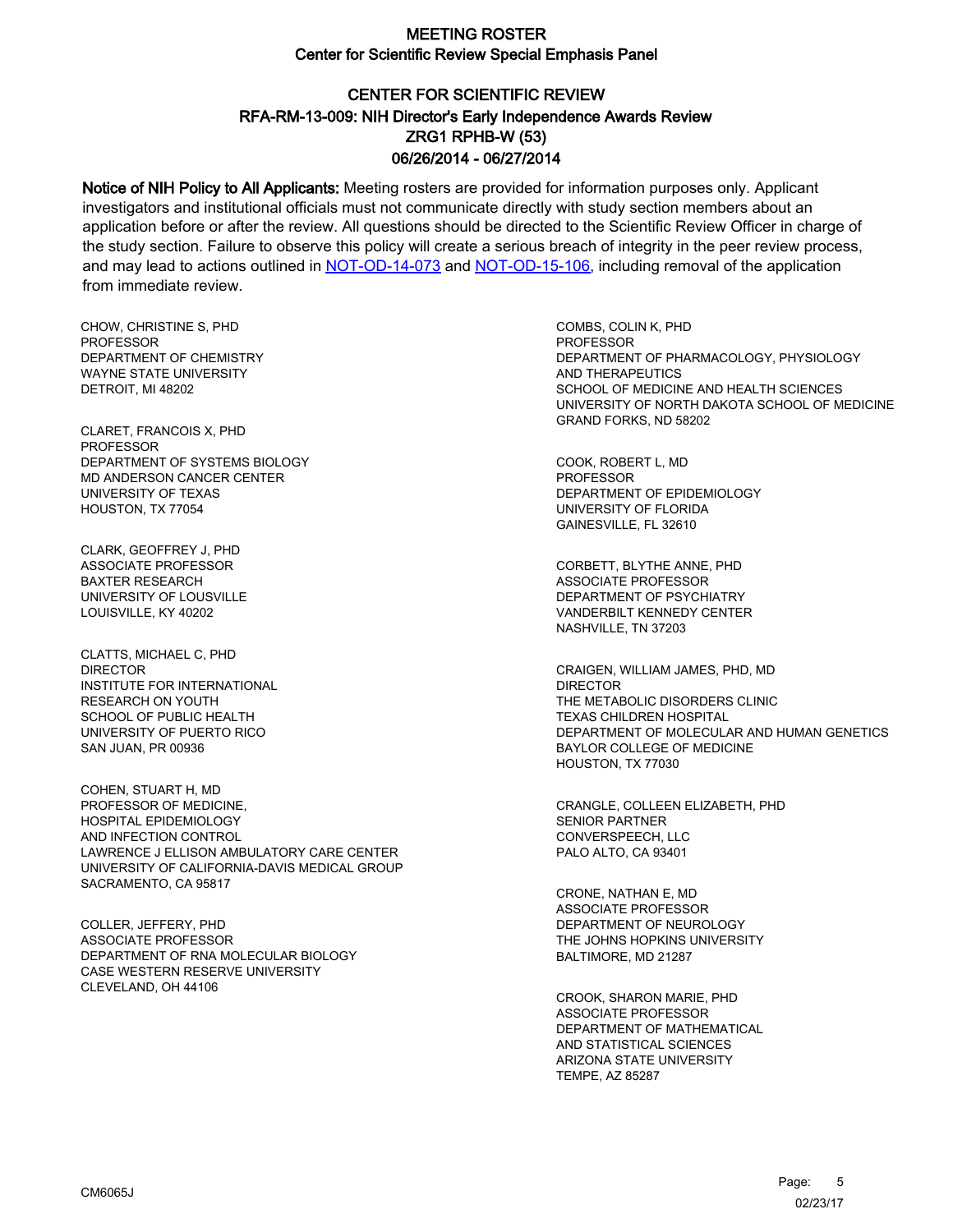# CENTER FOR SCIENTIFIC REVIEW ZRG1 RPHB-W (53) 06/26/2014 - 06/27/2014 RFA-RM-13-009: NIH Director's Early Independence Awards Review

Notice of NIH Policy to All Applicants: Meeting rosters are provided for information purposes only. Applicant investigators and institutional officials must not communicate directly with study section members about an application before or after the review. All questions should be directed to the Scientific Review Officer in charge of the study section. Failure to observe this policy will create a serious breach of integrity in the peer review process, and may lead to actions outlined in [NOT-OD-14-073](https://grants.nih.gov/grants/guide/notice-files/NOT-OD-14-073.html) and [NOT-OD-15-106,](https://grants.nih.gov/grants/guide/notice-files/NOT-OD-15-106.html) including removal of the application from immediate review.

CUMMINGS, DEREK, PHD ASSOCIATE PROFESSOR DEPARTMENT OF EPIDEMIOLOGY BLOOMBERG SCHOOL OF PUBLIC HEALTH JOHNS HOPKINS UNIVERSITY BALTIMORE, MD 21205

CURTIS, ANDREW J, PHD DIRECTOR OF THE GIS HEALTH AND HAZARDS LAB DEPARTMENT OF GEOGRAPHY KENT STATE UNIVERSITY LOS ANGELES, CA 90089-0255

DAVIDSON, NICHOLAS, MD PROFESSOR AND CHIEF DIVISION OF GASTROENTEROLOGY DEPARTMENT OF INTERNAL MEDICINE WASHINGTON UNIVERSITY ST. LOUIS, MO 63110

DAVIS, RONALD L, PHD PROFESSOR AND CHAIR DEPARTMENT OF NEUROSCIENCE THE SCRIPPS RESEARCH INSTITUTE JUPITER, FL 33458

DE LEON, MONY J, EDD PROFESSOR DEPARTMENT OF PSYCHIATRY SCHOOL OF MEDICINE NEW YORK UNIVERSITY NEW YORK, NY 10016

DE VITA, PAUL, PHD PROFESSOR DEPARTMENT OF EXERCISE AND SPORT SCIENCE EAST CAROLINA UNIVERSITY GREENVILLE, NC 27858

DEKKER, JOB, PHD PROFESSOR PROGRAM IN GENE FUNCTION AND EXPRESSION UNIVERSITY OF MASSACHUSETTS WORCESTER, MA 01605

DELANEY, THOMAS F, MD PROFESSOR DEPARTMENT OF RADIATION ONCOLOGY MASSACHUSETTS GENERAL HOSPITAL HARVARD MEDICAL SCHOOL BOSTON, MA 02114

DELIA, DEREK, PHD ASSOCIATE RESEARCH PROFESSOR CENTER FOR STATE HEALTH POLICY RUTGERS UNIVERSITY NEW BRUNSWICK, NJ 08901-1340

DENT, ALEXANDER L, PHD ASSOCIATE PROFESSOR DEPARTMENT OF MICROBIOLOGY AND IMMUNOLOGY WALTHER ONCOLOGY CENTER INDIANA UNIVERSITY SCHOOL OF MEDICINE INDIANAPOLIS, IN 46202

DENT, PAUL, PHD **PROFESSOR** DEPARTMENT OF NEUROSURGERY VIRGINIA COMMONWEALTH UNIVERSITY RICHMOND, VA 23298

DETWEILER, CORRELLA, PHD ASSOCIATE PROFESSOR DEPARTMENT OF MOLECULAR CELLULAR AND DEVELOPMENTAL BIOLOGY UNIVERSITY OF COLORADO, BOULDER BOULDER, CO 80309

DICKSON, PATRICIA I, MD ASSOCIATE PROFESSOR DAVID GEFFEN SCHOOL OF MEDICINE AT UCLA DIVISION OF MEDICAL GENETICS HARBOR-UCLA MEDICAL CENTER TORRANCE, CA 90502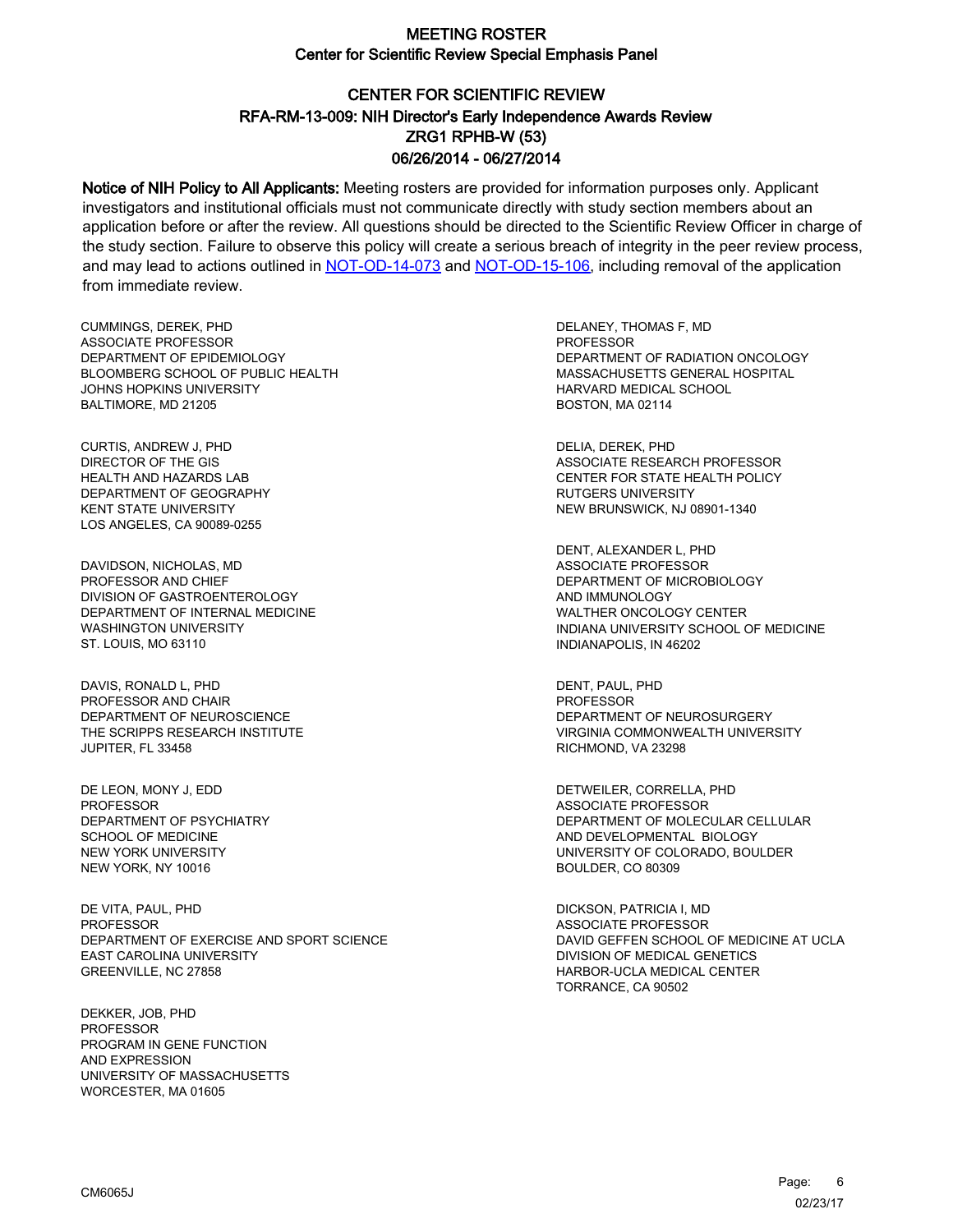# CENTER FOR SCIENTIFIC REVIEW ZRG1 RPHB-W (53) 06/26/2014 - 06/27/2014 RFA-RM-13-009: NIH Director's Early Independence Awards Review

Notice of NIH Policy to All Applicants: Meeting rosters are provided for information purposes only. Applicant investigators and institutional officials must not communicate directly with study section members about an application before or after the review. All questions should be directed to the Scientific Review Officer in charge of the study section. Failure to observe this policy will create a serious breach of integrity in the peer review process, and may lead to actions outlined in [NOT-OD-14-073](https://grants.nih.gov/grants/guide/notice-files/NOT-OD-14-073.html) and [NOT-OD-15-106,](https://grants.nih.gov/grants/guide/notice-files/NOT-OD-15-106.html) including removal of the application from immediate review.

DING, MINGZHOU, PHD **PROFESSOR** DEPARTMENT OF BIOMEDICAL ENGINEERING UNIVERSITY OF FLORIDA GAINESVILLE, FL 32611

DJULBEGOVIC, BENJAMIN, MD, PHD DISTINGUISHED PROFESSOR OF MEDICINE AND ONCOLOGY H LEE MOFFITT CANCER CENTER AND RESEARCH INSTITUTE UNIVERSITY OF SOUTH FLORIDA TAMPA, FL 33612

DOERSCHUK, CLAIRE M, MD PROFESSOR AND DIRECTOR CENTER FOR AIRWAYS DISEASE UNIVERSITY OF NORTH CAROLINA AT CHAPEL HILL CHAPEL HILL, NC 27599

DOETSCH, FIONA, PHD ASSISTANT PROFESSOR DEPARTMENT OF PATHOLOGY AND CELL BIOLOGY COLUMBIA UNIVERSITY NEW YORK, NY 10032

DOLAN, JAMES G, MD ASSOCIATE PROFESSOR DEPARTMENT OF COMMUNITY AND PREVENTIVE MEDICINE UNIVERSITY OF ROCHESTER ROCHESTER, NY 14626

DOMINICI, FRANCESCA, PHD PROFESSOR OF BIOSTATISTICS ASSOCIATE DEAN FOR INFORMATION TECHNOLOGY HARVARD SCHOOL OF PUBLIC HEALTH BOSTON, MA 02115

DONG, LEI, PHD CHIEF MEDICAL PHYSICIST DEPARTMENT OF PHYSICS SCRIPPS PROTON THERAPY CENTER SAN DIEGO, CA 92121

DOUGHERTY, JOSEPH, PHD ASSOCIATE PROFESSOR DEPARTMENT OF MOLECULAR GENETICS, MICROBIOLOGY AND IMMUNOLOGY UNIVERSITY OF MEDICINE AND DENTISTRY OF NEW JERSEY PISCATAWAY, NJ 08854

EISENSTEIN, RICHARD S, PHD ASSOCIATE PROFESSOR DEPARTMENT OF NUTRITIONAL SCIENCES COLLEGE OF AGRICULTURAL AND LIFE SCIENCES UNIVERSITY OF WISCONSIN-MADISON MADISON, WI 53706

FEANY, MEL B, PHD, MD **PROFESSOR** DEPARTMENT OF PATHOLOGY BRIGHAM AND WOMEN'S HOSPITAL HARVARD MEDICAL SCHOOL BOSTON, MA 02115

FELDING, BRUNHILDE, PHD ASSOCIATE PROFESSOR DEPARTMENT OF CHEMICAL PHYSIOLOGY THE SCRIPPS RESEARCH INSTITUTE LA JOLLA, CA 92037

FELDMAN, MARCUS W, PHD PROFESSOR DEPARTMENT OF BIOLOGICAL SCIENCES STANFORD UNIVERSITY STANFORD, CA 94305

FERRIS, ROBERT L, MD, PHD PROFESSOR DIVISION OF HEAD AND NECK SURGERY DEPARTMENT OF OTOLARYNGOLOGY, IMMUNOLOGY AND RADIATION ONCOLOGY UNIVERSITY OF PITTSBURGH SCHOOL OF MEDICINE PITTSBURGH, PA 15213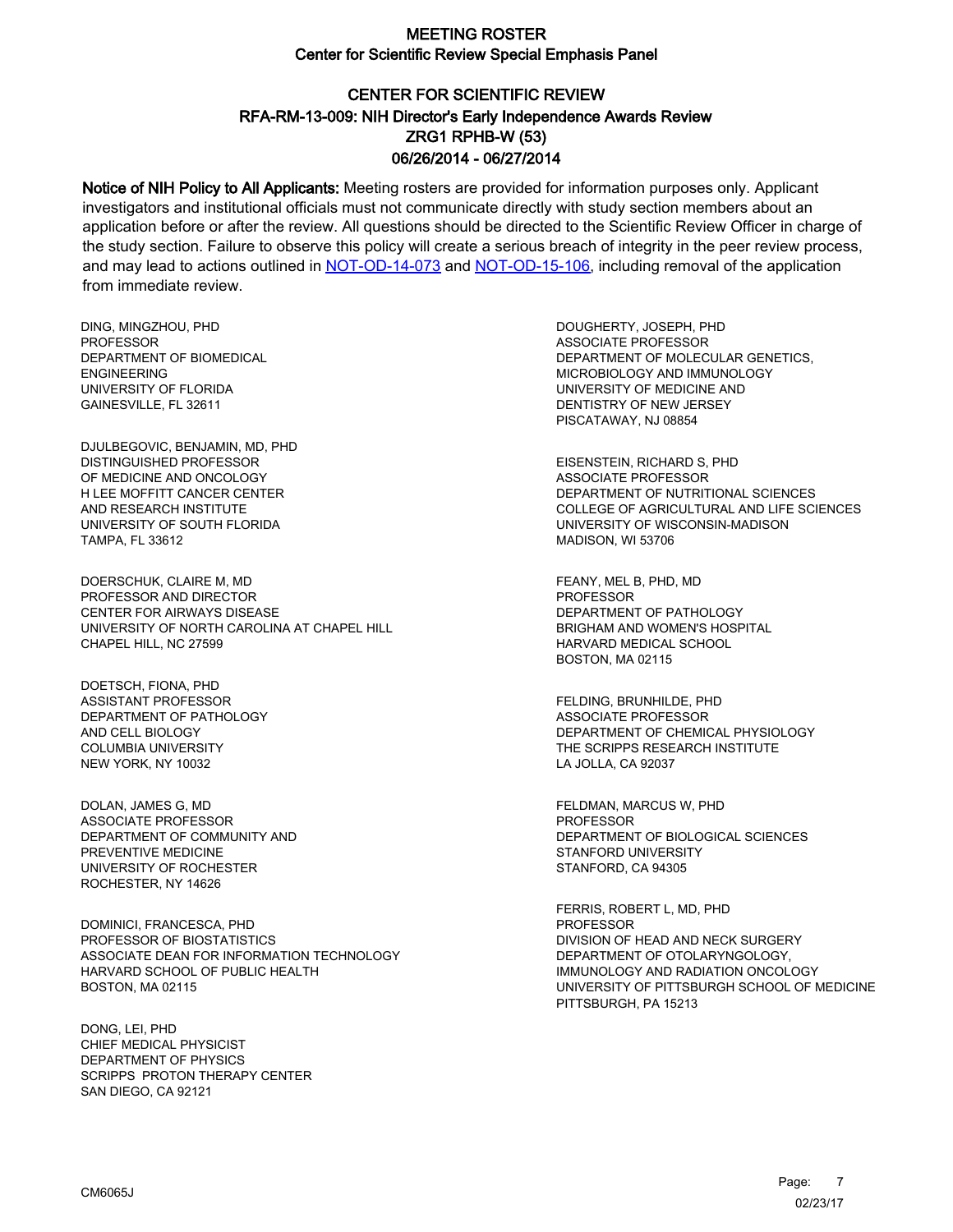# CENTER FOR SCIENTIFIC REVIEW ZRG1 RPHB-W (53) 06/26/2014 - 06/27/2014 RFA-RM-13-009: NIH Director's Early Independence Awards Review

Notice of NIH Policy to All Applicants: Meeting rosters are provided for information purposes only. Applicant investigators and institutional officials must not communicate directly with study section members about an application before or after the review. All questions should be directed to the Scientific Review Officer in charge of the study section. Failure to observe this policy will create a serious breach of integrity in the peer review process, and may lead to actions outlined in [NOT-OD-14-073](https://grants.nih.gov/grants/guide/notice-files/NOT-OD-14-073.html) and [NOT-OD-15-106,](https://grants.nih.gov/grants/guide/notice-files/NOT-OD-15-106.html) including removal of the application from immediate review.

FILL, MICHAEL, PHD PROFESSOR DEPARTMENT OF PHYSIOLOGY STRITCH SCHOOL OF MEDICINE LOYOLA UNIVERSITY OF CHICAGO MAYWOOD, IL 60153

FINER-MOORE, JANET S, PHD RESEARCH BIOCHEMIST DEPARTMENT OF BIOCHEMISTRY AND BIOPHYSICS UNIVERSITY OF CALIFORNIA, SAN FRANCISCO SAN FRANCISCO, CA 94143

FISHMAN, PAUL A, PHD SCIENTIFIC INVESTIGATOR CENTER FOR HEALTH STUDIES GROUP HEALTH COOPERATIVE SEATTLE, WA 98101

FITZGERALD, G KELLEY, PHD PROFESSOR AND DIRECTOR DEPARTMENT OF PHYSICAL THERAPY UNIVERSITY OF PITTSBURGH PITTSBURGH, PA 15260

FLEMING, BRADEN C, PHD ASSOCIATE PROFESSOR DEPARTMENT OF ORTHOPAEDICS BROWN UNIVERSITY MEDICAL SCHOOL PROVIDENCE, RI 02903

FREDMAN, LISA, PHD PROFESSOR AND ASSOCIATE CHAIR FOR RESEARCH DEPARTMENT OF EPIDEMIOLOGY SCHOOL OF PUBLIC HEALTH BOSTON UNIVERSITY BOSTON, MA 02118

FU, SHU MAN, MD, PHD PROFESSOR DEPARTMENTS OF MEDICINE, MICROBIOLOGY, IMMUNOLOGY AND CANCER BIOLOGY UNIVERSITY OF VIRGINIA CHARLOTTESVILLE, VA 22908

GALEN, JAMES E, PHD ASSOCIATE PROFESSOR CENTER FOR VACCINE DEVELOPMENT UNIVERSITY OF MARYLAND BALTIMORE, MD 21201

GALLAGHER, PATRICK G, MD PROFESSOR DEPARTMENT OF PEDIATRICS AND GENETICS SCHOOL OF MEDICINE YALE UNIVERSITY NEW HAVEN, CT 06520

GAMMIE, ALISON E, PHD SENIOR LECTURER DEPARTMENT OF MOLECULAR BIOLOGY PRINCETON UNIVERSITY PRINCETON, NJ 08544

GHARAKHANI, ADRIN, SCD PRESIDENT APPLIED SCIENTIFIC RESEARCH SANTA ANA, CA 92705

GIGER, MARYELLEN L, PHD PROFESSOR DEPARTMENT OF RADIOLOGY UNIVERSITY OF CHICAGO CHICAGO, IL 60637

GILBERT, PETER B, PHD ASSOCIATE PROFESSOR DEPARTMENT OF BIOSTATISTICS FRED HUTCHINSON CANCER RESEARCH CENTER SEATTLE, WA 98109

GITLIN, JONATHAN DAVID, MD PROFESSOR MARINE BIOLOGICAL LABORATORY CELLULAR DYNAMICS PROGRAM WOODS HOLE, MA 02543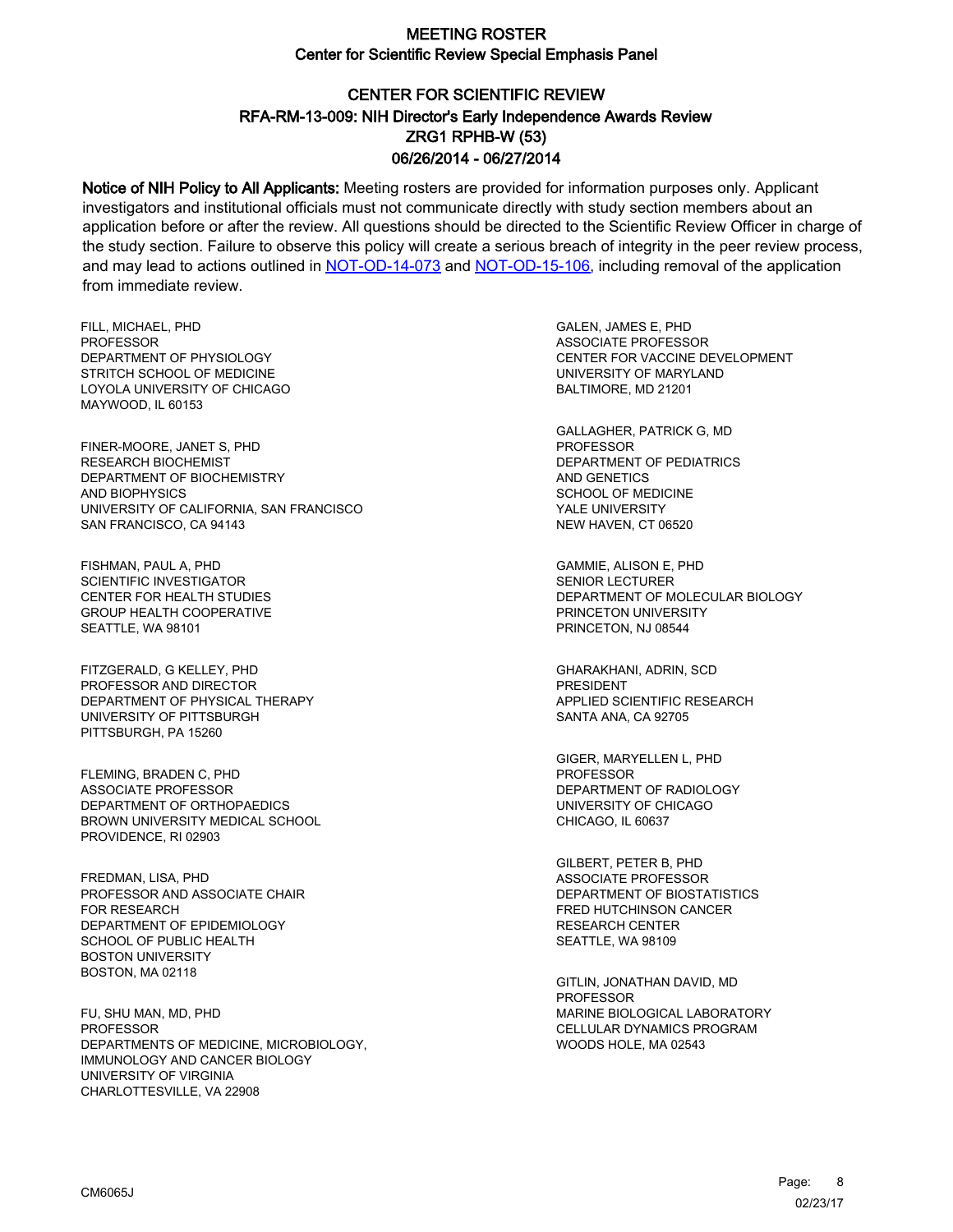# CENTER FOR SCIENTIFIC REVIEW ZRG1 RPHB-W (53) 06/26/2014 - 06/27/2014 RFA-RM-13-009: NIH Director's Early Independence Awards Review

Notice of NIH Policy to All Applicants: Meeting rosters are provided for information purposes only. Applicant investigators and institutional officials must not communicate directly with study section members about an application before or after the review. All questions should be directed to the Scientific Review Officer in charge of the study section. Failure to observe this policy will create a serious breach of integrity in the peer review process, and may lead to actions outlined in [NOT-OD-14-073](https://grants.nih.gov/grants/guide/notice-files/NOT-OD-14-073.html) and [NOT-OD-15-106,](https://grants.nih.gov/grants/guide/notice-files/NOT-OD-15-106.html) including removal of the application from immediate review.

GLICKMAN, MICHAEL STEPHEN, MD **MEMBER** IMMUNOLOGY PROGRAM MEMORIAL SLOAN KETTERING CANCER CENTER NEW YORK, NY 10021

GOLIGHTLY, LINNIE, MD ASSOCIATE PROFESSOR DEPARTMENT OF CLINICAL MEDICINE AND MICROBIOLOGY WEILL MEDICAL COLLEGE CORNELL UNIVERSITY NEW YORK, NY 10021

GRABER, JULIA A, PHD **PROFESSOR** DEPARTMENT OF PSYCHOLOGY UNIVERSITY OF FLORIDA GAINESVILLE, FL 32611

GRABINER, MARK D, PHD PROFESSOR DEPARTMENT OF KINESIOLOGY AND NUTRITION UNIVERSITY OF ILLINOIS CHICAGO, IL 60608

GRADY, CHERYL L, PHD PROFESSOR OF PSYCHIATRY AND PSYCHOLOGY ROTMAN RESEARCH INSTITUTE AT BAYCREST CANADA RESEARCH CHAIR IN NEUROCOGNITIVE AGING UNIVERSITY OF TORONTO TORONTO, ON M6A 2E1 CANADA

GRILL, WARREN M, PHD **PROFESSOR** DEPARTMENT OF BIOMEDICAL ENGINEERING DUKE UNIVERSITY DURHAM, NC 27708

GRIPPO, ANGELA J, PHD ASSISTANT PROFESSOR DEPARTMENT OF PSYCHOLOGY UNIVERSITY OF NORTHERN ILLINOIS DEKALB , IL 60115

GUILAMO-RAMOS, VINCENT M, PHD **PROFESSOR** CENTER FOR LATINO ADOLESCENT AND FAMILY NEW YORK UNIVERSITY NEW YORK, NY 10003

GUSTAFSON, DAVID H, PHD RESEARCH PROFESSOR AND DIRECTOR CENTER FOR HEALTH ENHANCEMENT SYSTEMS STUDIES UNIVERSITY OF WISCONSIN, MADISON MADISON, WI 53726

HADJIPANAYIS, CONSTANTINOS GEORGE, MD, PHD ASSOCIATE PROFESSOR DEPARTMENT OF NEUROSURGERY EMORY UNIVERSITY SCHOOL OF MEDICINE ATLANTA, GA 30322

HAJNOCZKY, GYORGY, MD, PHD PROFESSOR DEPARTMENT OF PATHOLOGY, ANATOMY AND CELL BIOLOGY THOMAS JEFFERSON UNIVERSITY PHILADELPHIA, PA 19107

HAMMOND, SCOTT M, PHD ASSOCIATE PROFESSOR DEPARTMENT OF CELL AND DEVELOPMENTAL BIOLOGY UNIVERSITY OF NORTH CAROLINA CHAPEL HILL, NC 27599

HAMRA, F KENT, PHD ASSISTANT PROFESSOR DEPARTMENT OF PHARMACOLOGY SOUTHWESTERN MEDICAL CENTER UNIVERSITY OF TEXAS DALLAS, TX 75390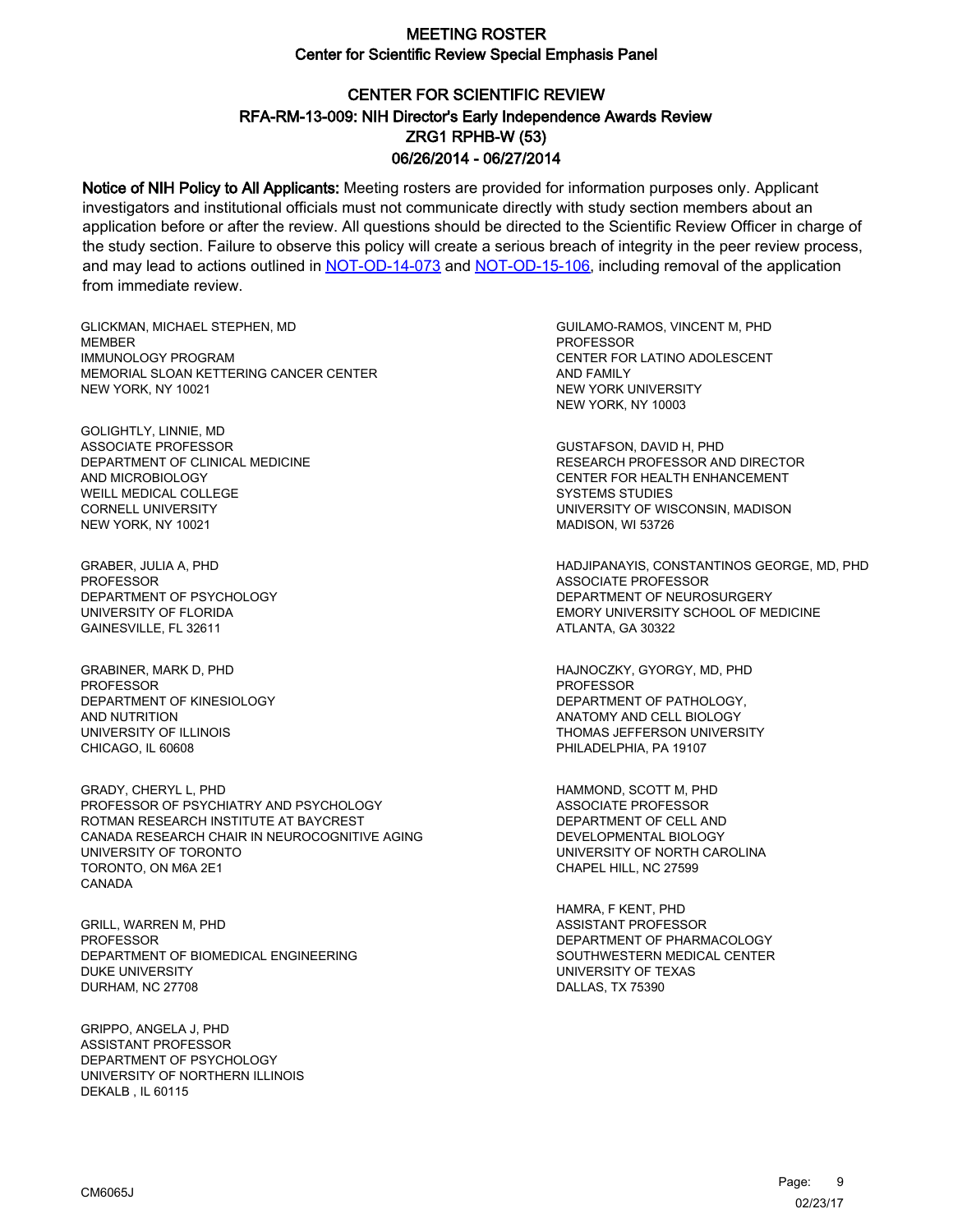# CENTER FOR SCIENTIFIC REVIEW ZRG1 RPHB-W (53) 06/26/2014 - 06/27/2014 RFA-RM-13-009: NIH Director's Early Independence Awards Review

Notice of NIH Policy to All Applicants: Meeting rosters are provided for information purposes only. Applicant investigators and institutional officials must not communicate directly with study section members about an application before or after the review. All questions should be directed to the Scientific Review Officer in charge of the study section. Failure to observe this policy will create a serious breach of integrity in the peer review process, and may lead to actions outlined in [NOT-OD-14-073](https://grants.nih.gov/grants/guide/notice-files/NOT-OD-14-073.html) and [NOT-OD-15-106,](https://grants.nih.gov/grants/guide/notice-files/NOT-OD-15-106.html) including removal of the application from immediate review.

HANCOCK, WAYNE WILLIAM, MD, PHD PROFESSOR DEPARTMENT OF PATHOLOGY CHILDREN'S HOSPITAL OF PHILADELPHIA UNIVERSITY OF PENNSYLVANIA PHILADELPHIA, PA 19104

HARRIS, MARCELLINE RUTH, PHD, RN ASSOCIATE PROFESSOR SCHOOL OF NURSING UNIVERSITY OF MICHIGAN ANN ARBOR, MI 48109

HART, JOSEPH M, PHD ASSISTANT PROFESSOR DEPARTMENT OF HUMAN SERVICES AND KINESIOLOGY UNIVERSITY OF VIRGINIA CHARLOTTESVILLE, VA 22904

HAURA, ERIC B, MD PROFESSOR DEPARTMENT OF THORACIC ONCOLOGY AND EXPERIMENTAL THERAPEUTICS H LEE MOFFITT CANCER CENTER & RESEARCH INSTITUTE TAMPA, FL 33612

HAYES, JEFFREY J, PHD ASSOCIATE PROFESSOR DEPARTMENT OF BIOCHEMISTRY AND BIOPHYSICS UNIVERSITY OF ROCHESTER MEDICAL CENTER ROCHESTER, NY 14642

HEIDEMAN, WARREN, PHD PROFESSOR DIVISION OF PHARMACEUTICAL SCIENCES SCHOOL OF PHARMACY UNIVERSITY OF WISCONSIN-MADISON MADISON, WI 53705-2222

HERLYN, MEENHARD FOLKENS, DVM, DSC PROFESSOR AND PROGRAM LEADER MOLECULAR AND CELLULAR ONCOGENESIS PROGRAM DIRECTOR, MELANOMA RESEARCH CENTER THE WISTAR INSTITUTE PHILADELPHIA, PA 19104

HERRINGTON, DAVID MCLEOD, MD PROFESSOR DEPARTMENT OF INTERNAL MEDICINE AND CARDIOLOGY SCHOOL OF MEDICINE WAKE FOREST UNIVERSITY WINSTON-SALEM, NC 27157

HERZFELD, JUDITH, PHD PROFESSOR DEPARTMENT OF CHEMISTRY BRANDEIS UNIVERSITY WALTHAM, MA 02454

HLA, TIMOTHY TUN, PHD PROFESSOR AND DIRECTOR DEPARTMENT OF PATHOLOGY AND LABORATORY MEDICINE WEILL MEDICAL COLLEGE CORNELL UNIVERSITY NEW YORK, NY 10065

HOCHSTRASSER, MARK W, PHD PROFESSOR DEPARTMENT OF MOLECULAR BIOPHYSICS AND BIOCHEMISTRY YALE UNIVERSITY NEW HAVEN, CT 06520

HOLLINGSWORTH, JOHN W, MD ASSOCIATE PROFESSOR DIVISION OF PULMONARY, ALLERGY AND CRITICAL CARE MEDICINE DUKE UNIVERSITY MEDICAL CENTER DURHAM, NC 27710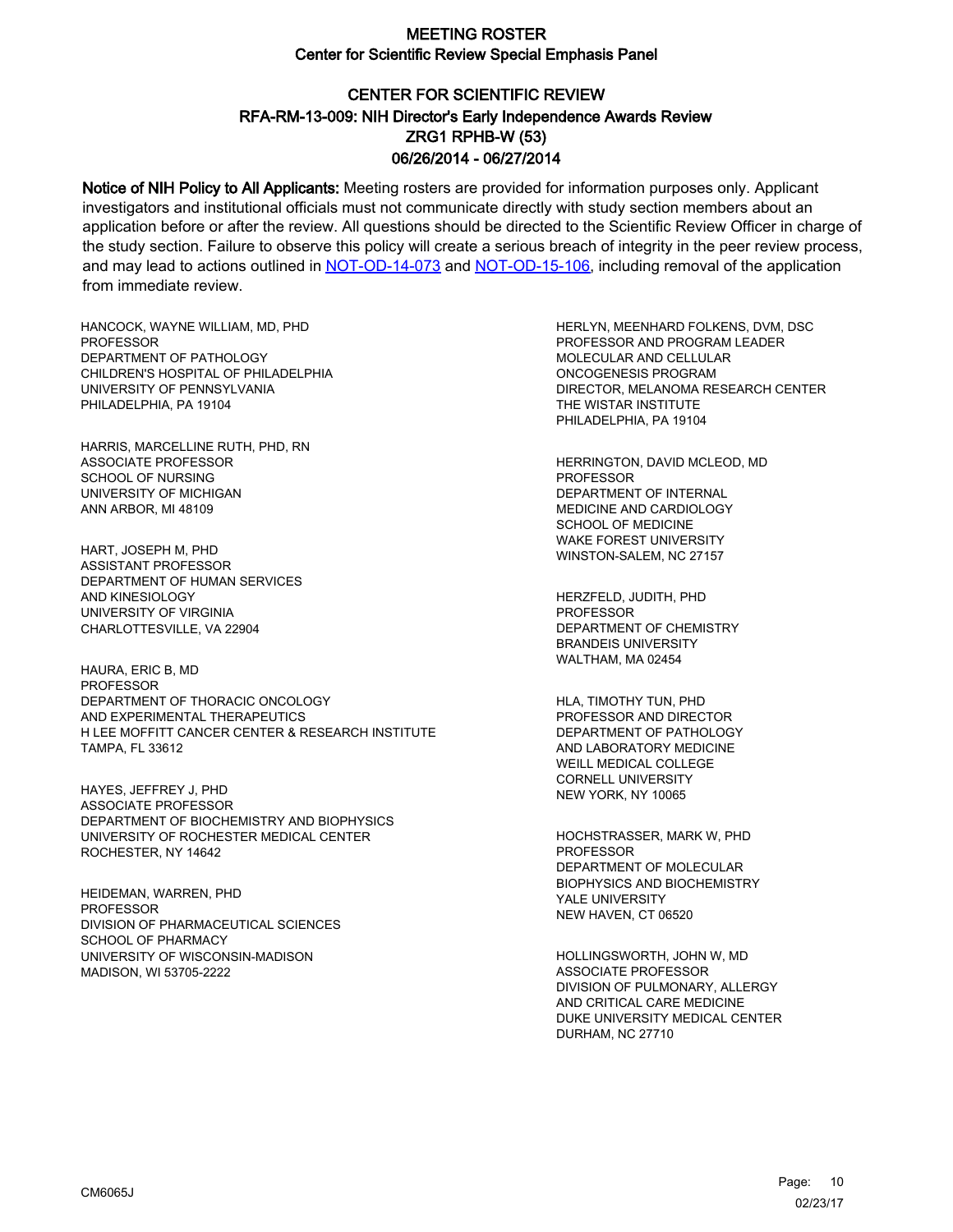# CENTER FOR SCIENTIFIC REVIEW ZRG1 RPHB-W (53) 06/26/2014 - 06/27/2014 RFA-RM-13-009: NIH Director's Early Independence Awards Review

Notice of NIH Policy to All Applicants: Meeting rosters are provided for information purposes only. Applicant investigators and institutional officials must not communicate directly with study section members about an application before or after the review. All questions should be directed to the Scientific Review Officer in charge of the study section. Failure to observe this policy will create a serious breach of integrity in the peer review process, and may lead to actions outlined in [NOT-OD-14-073](https://grants.nih.gov/grants/guide/notice-files/NOT-OD-14-073.html) and [NOT-OD-15-106,](https://grants.nih.gov/grants/guide/notice-files/NOT-OD-15-106.html) including removal of the application from immediate review.

HOLTZHEIMER, PAUL E, MD ASSOCIATE PROFESSOR DEPARTMENT OF PSYCHIATRY AND SURGERY MOOD DISORDERS SERVICE DARTMOUTH MEDICAL SCHOOL LEBANON, NH 03756

HOULE, DAVID, PHD ASSOCIATE PROFESSOR DEPARTMENT OF BIOLOGICAL SCIENCES FLORIDA STATE UNIVERSITY TALLAHASSEE, FL 32306

IMIG, JOHN D, PHD PROFESSOR DEPARTMENT OF PHARMACOLOGY CARDIOVASCULAR RESEARCH CENTER MEDICAL COLLEGE OF WISCONSIN MILWAUKEE, WI 53226

IRAZUZTA, JOSE E, MD PROFESSOR DIRECTOR OF ECUCATION AND RESEARCH DIVISION OF PEDIATRIC CRITICAL CARE DEPARTMENT OF PEDIATRICS UNIVERSITY OF FLORIDA JACKSONVILLE, FL 32207

JACK, CLIFFORD ROBERT JR, MD PROFESSOR DEPARTMENT OF RADIOLOGY MAYO CLINIC ROCHESTER, MN 55905

JAY, DANIEL G, PHD PROFESSOR DEPARTMENT OF PHYSIOLOGY SCHOOL OF MEDICINE TUFTS UNIVERSITY BOSTON, MA 02111

JIN, PENG, PHD PROFESSOR DEPARTMENT OF HUMAN GENETICS EMORY UNIVERSITY SCHOOL OF MEDICINE ATLANTA, GA 30322

JOBIN, CHRISTIAN, PHD PROFESSOR DIVISION OF GASTROENTEROLOGY DEPARTMENT OF INFECTIOUS DISEASES AND PATHOLOGY COLLEGE OF MEDICINE UNIVERSITY OF FLORIDA GAINESVILLE, FL 32611

JOHNSON, ARLEN W, PHD PROFESSOR DEPARTMENT OF MOLECULAR **BIOSCIENCES** UNIVERSITY OF TEXAS AT AUSTIN AUSTIN, TX 78712

JOHNSON, DANIEL E, PHD **PROFESSOR** DIVISION OF HEMATOLOGY AND ONCOLOGY HILLOMAN CANCER CENTER UNIVERSITY OF PITTSBURGH PITTSBURGH, PA 15213

JOHNSON, ERIC S INVESTIGATOR THE CENTER FOR HEALTH RESEARCH KAISER PERMANENTE PORTLAND, OR 97277

JOHNSON, SCOTT P, PHD PROFESSOR DEPARTMENT OF PSYCHOLOGY UNIVERSITY OF CALIFORNIA, LOS ANGELES LOS ANGELES, CA 90095

KAMM, ROGER D, PHD PROFESSOR DEPARTMENT OF MECHANICAL AND BIOLOGICAL ENGINEERING MASSACHUSETTS INSTITUTE OF TECHNOLOGY CAMBRIDGE, MA 02139

KAPAHI, PANKAJ, PHD PROFESSOR BUCK INSTITUTE NOVATO, CA 94945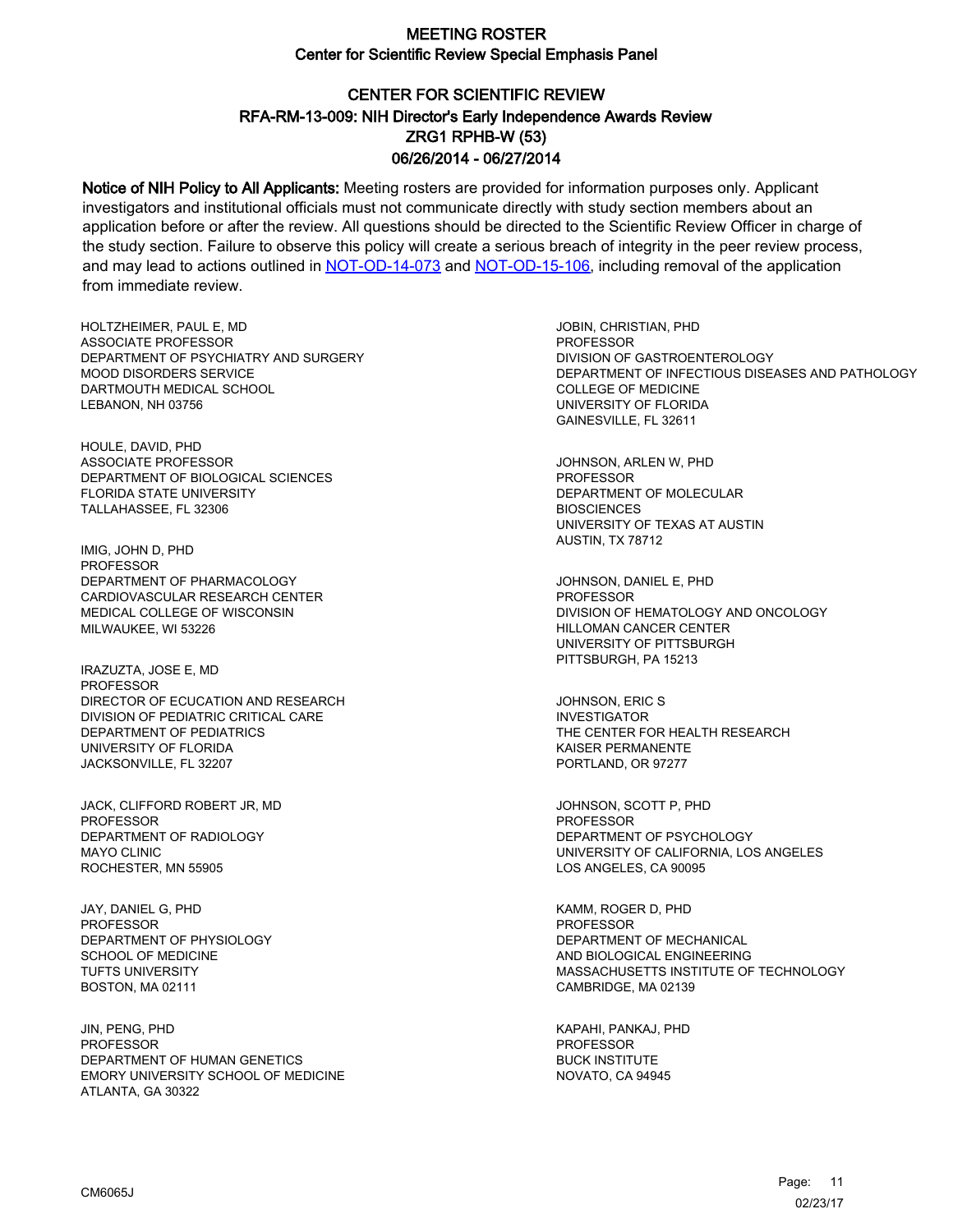# CENTER FOR SCIENTIFIC REVIEW ZRG1 RPHB-W (53) 06/26/2014 - 06/27/2014 RFA-RM-13-009: NIH Director's Early Independence Awards Review

Notice of NIH Policy to All Applicants: Meeting rosters are provided for information purposes only. Applicant investigators and institutional officials must not communicate directly with study section members about an application before or after the review. All questions should be directed to the Scientific Review Officer in charge of the study section. Failure to observe this policy will create a serious breach of integrity in the peer review process, and may lead to actions outlined in [NOT-OD-14-073](https://grants.nih.gov/grants/guide/notice-files/NOT-OD-14-073.html) and [NOT-OD-15-106,](https://grants.nih.gov/grants/guide/notice-files/NOT-OD-15-106.html) including removal of the application from immediate review.

KARELLAS, ANDREW, PHD PROFESSOR DEPARTMENT OF RADIOLOGY DIRECTOR OF RADIOLOGICAL PHYSICS UNIVERSITY OF MASSACHUSETTS MEDICAL SCHOOL WORCESTER, MA 01655

KARP, JORDAN F, MD ASSOCIATE PROFESSOR DEPARTMENT OF PSYCHIATRY UNIVERSITY OF PITTSBURGH PITTSBURGH, PA 15213

KAUTZ, STEVEN A, PHD PROFESSOR AND CHAIR DEPARTMENT OF PHYSICAL THERAPY COLLEGE OF HEALTH PROFESSIONS MEDICAL UNIVERSITY OF SOUTH CAROLINA CHARLESTON, SC 29425

KAWACHI, ICHIRO, DPH, MD PROFESSOR AND DIRECTOR THE HARVARD CENTER FOR SOCIETY AND HEALTH DEPARTMENT OF SOCIETY, HUMAN DEVELOPMENT & HEALTH SCHOOL OF PUBLIC HEALTH HARVARD UNIVERSITY BOSTON, MA 02115

KAY, MATTHEW WYATT, DSC ASSOCIATE PROFESSOR DEPARTMENT OF ELECTRICAL AND COMPUTER ENGINEERING GEORGE WASHINGTON UNIVERSITY WASHINGTON, DC 20052

KELLEHER, NEIL L, PHD PROFESSOR DEPARTMENT OF MOLECULAR BIOSCIENCES AND CHEMISTRY FEINBERG SCHOOL OF MEDICINE NORTHWESTERN UNIVERSITY EVANSTON, IL 60208

KENNEDY, DAVID NELSON, PHD PROFESSOR DEPARTMENT OF PSYCHIATRY MEDICAL SCHOOL UNIVERSITY OF MASSACHUSETTS WORCESTER, MA 01605

KOOPERBERG, CHARLES L, PHD FULL MEMBER AND CO-PROGRAM HEAD DEPARTMENT OF BIOSTATISTICS AND BIOMATHEMATICS DIVISION OF PUBLIC HEALTH SERVICES FRED HUTCHINSON CANCER RESEARCH CENTER SEATTLE, WA 98109-1024

KOPITO, RON R, PHD **PROFESSOR** DEPARTMENT OF BIOLOGICAL **SCIENCES** STANFORD UNIVERSITY STANFORD, CA 94305

KORN, WOLFGANG MICHAEL, MD ASSOCIATE PROFESSOR DEPARTMENT OF MEDICINE UNIVERSITY OF CALIFORNIA AT SAN FRANCISCO SAN FRANCISCO, CA 94143

KRITCHEVSKY, STEPHEN B, PHD PROFESSOR AND DIRECTOR STRICHT CENTER ON AGING DEPARTMENT OF INTERNAL MEDICINE WAKE FOREST UNIVERSITY WINSTON-SALEM, NC 27157

KRUMM, ANTON A, PHD ASSOCIATE PROFESSOR DEPARTMENT OF RADIATION ONCOLOGY INSTITUTE FOR STEM CELL AND REGENERATIVE MEDICINE UNIVERSITY OF WASHINGTON SEATTLE, WA 98108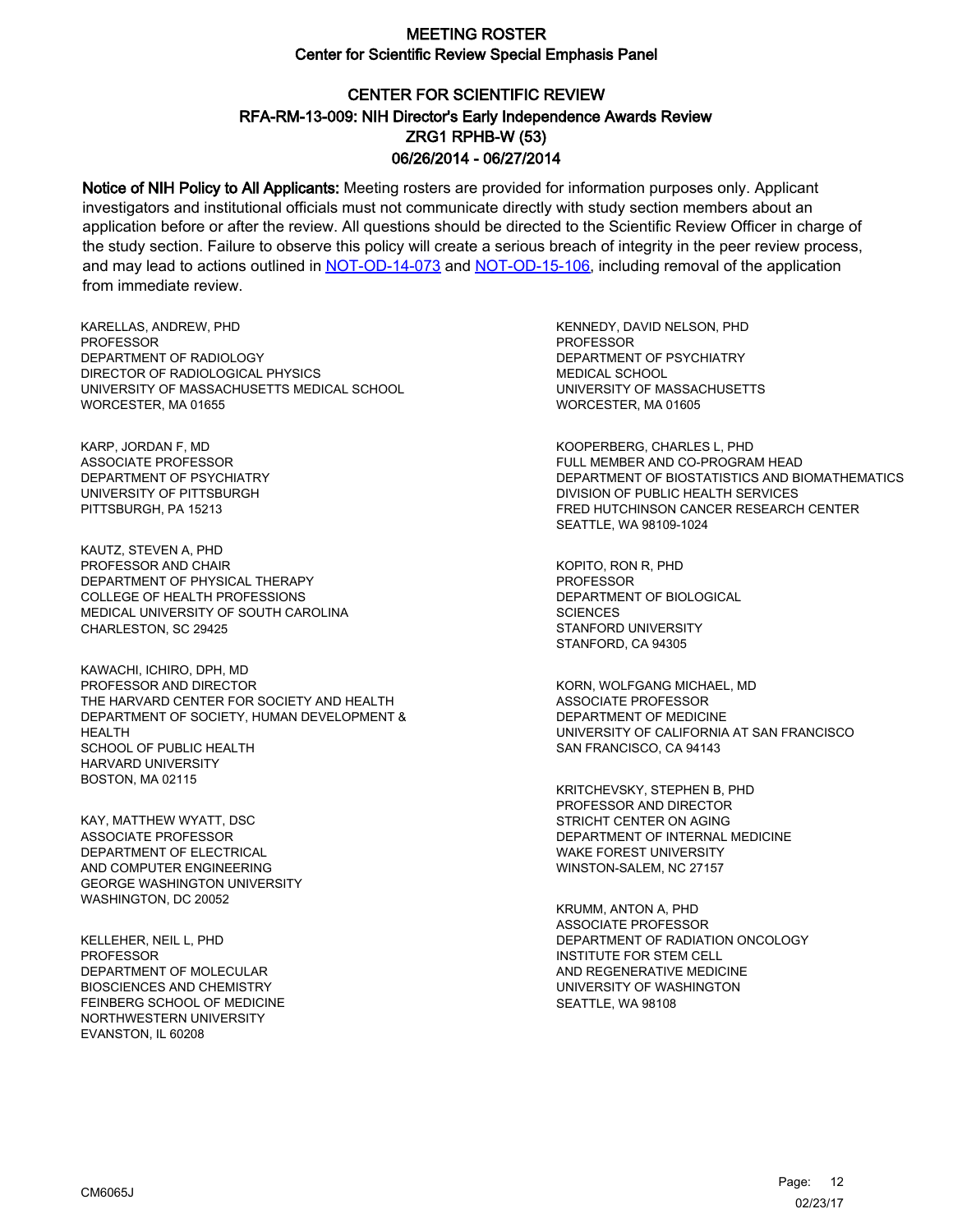# CENTER FOR SCIENTIFIC REVIEW ZRG1 RPHB-W (53) 06/26/2014 - 06/27/2014 RFA-RM-13-009: NIH Director's Early Independence Awards Review

Notice of NIH Policy to All Applicants: Meeting rosters are provided for information purposes only. Applicant investigators and institutional officials must not communicate directly with study section members about an application before or after the review. All questions should be directed to the Scientific Review Officer in charge of the study section. Failure to observe this policy will create a serious breach of integrity in the peer review process, and may lead to actions outlined in [NOT-OD-14-073](https://grants.nih.gov/grants/guide/notice-files/NOT-OD-14-073.html) and [NOT-OD-15-106,](https://grants.nih.gov/grants/guide/notice-files/NOT-OD-15-106.html) including removal of the application from immediate review.

KUMAR, SUDHIR, PHD PROFESSOR SCHOOL OF LIFE SCIENCES COLLEGE OF LIBERAL ARTS AND SCIENCES ARIZONA STATE UNIVERSITY TEMPE, AZ 85287-5301

KUNZELMAN, KARYN S, PHD PROFESSOR DEPARTMENT OF MECHANICAL ENGINEERING UNIVERSITY OF MAINE ORONO, ME 04469

KUPERWASSER, CHARLOTTE, PHD ASSOCIATE PROFESSOR DEPARTMENT OF ANATOMY AND CELL BIOLOGY TUFTS UNIVERSITY SCHOOL OF MEDICINE BOSTON, MA 02111

KUTSCH, OLAF, PHD ASSOCIATE PROFESSOR DIVISION OF INFECTIOUS DISEASES UNIVERSITY OF ALABAMA AT BIRMINGHAM BIRMINGHAM, AL 35294

LARNER, JAMES M, MD PROFESSOR AND CHAIRMAN DEPARTMENT OF RADIATION ONCOLOGY UNIVERSITY OF VIRGINIA HEALTH SCIENCES CENTER CHARLOTTESVILLE, VA 22908

LAWLER, JOHN M, PHD PROFESSOR DEPARTMENT OF HEALTH AND KINESIOLOGY REDOX BIOLOGY AND CELL SIGNALING LAB TEXAS A&M UNIVERSITY COLLEGE STATION, TX 77843

LEE, KELVIN P, MD **PROFESSOR** DEPARTMENT OF IMMUNOLOGY ROSWELL PARK CANCER INSTITUTE BUFFALO, NY 14263

LEIBOLD, ELIZABETH ANN, PHD **PROFESSOR** DEPARTMENT OF HUMAN MOLECULAR BIOLOGY AND GENETICS SCHOOL OF MEDICINE UNIVERSITY OF UTAH SALT LAKE CITY, UT 84112

LENGACHER, CECILE A, PHD, BSN PROFESSOR AND DIRECTOR BS-PHD PROGRAM COLLEGE OF NURSING UNIVERSITY OF SOUTH FLORIDA TAMPA, FL 33612-4766

LEVIN, BRUCE RICHARD, PHD **PROFESSOR** DEPARTMENT OF BIOLOGY EMORY UNIVERSITY ATLANTA, GA 30322

LI, JIAN JIAN, PHD, MD PROFESSOR DIRECTOR OF TRANSLATIONAL RESEARCH DEPARTMENT OF RADIATION ONCOLOGY UC DAVIS COMPREHENSIVE CANCER CENTER UNIVERSITY OF CALIFORNIA, DAVIS SACRAMENTO, CA 95817

LIAO, DUANPING, MD, PHD ASSOCIATE PROFESSOR PUBLIC HEALTH SCIENCES COLLEGE OF MEDICINE PENN STATE UNIVERSITY HERSHEY, PA 17033

LIDDINGTON, ROBERT, PHD PROFESSOR AND DIRECTOR PROGRAM ON INFECTIOUS DISEASES SANFORD-BURNHAM MEDICAL RESEARCH INSTITUTE LA JOLLA, CA 92037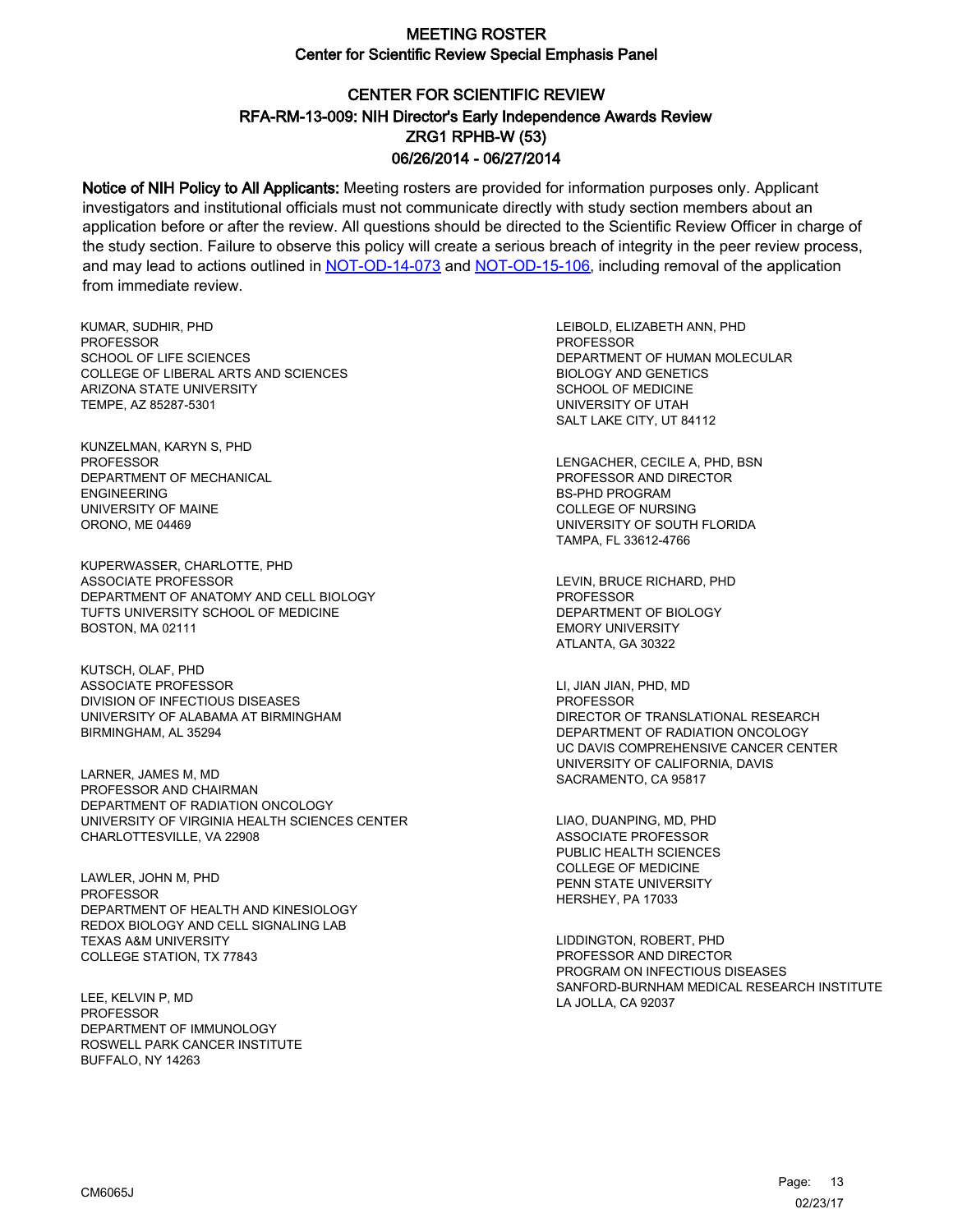# CENTER FOR SCIENTIFIC REVIEW ZRG1 RPHB-W (53) 06/26/2014 - 06/27/2014 RFA-RM-13-009: NIH Director's Early Independence Awards Review

Notice of NIH Policy to All Applicants: Meeting rosters are provided for information purposes only. Applicant investigators and institutional officials must not communicate directly with study section members about an application before or after the review. All questions should be directed to the Scientific Review Officer in charge of the study section. Failure to observe this policy will create a serious breach of integrity in the peer review process, and may lead to actions outlined in [NOT-OD-14-073](https://grants.nih.gov/grants/guide/notice-files/NOT-OD-14-073.html) and [NOT-OD-15-106,](https://grants.nih.gov/grants/guide/notice-files/NOT-OD-15-106.html) including removal of the application from immediate review.

LIGHTFOOT, MARGUERITA A, PHD PROFESSOR CENTER FOR AIDS PREVENTION STUDIES SCHOOL OF MEDICINE UNIVERSITY OF CALIFORNIA, SAN FRANCISCO SAN FRANCISCO, CA 94105

LIN, XIHONG, PHD PROFESSOR DEPARTMENT OF BIOSTATISTICS HARVARD SCHOOL OF PUBLIC HEALTH BOSTON, MA 02115

LIPKIN, STEVEN M, MD, PHD ASSOCIATE PROFESSOR DIRECTOR, CANCER GENETICS DEPARTMENT OF MEDICINE WEILL CORNELL COLLEGE OF MEDICINE NEW YORK, NY 10021

LIPSITCH, MARC, PHD PROFESSOR DEPARTMENT OF EPIDEMIOLOGY HARVARD SCHOOL OF PUBLIC HEALTH BOSTON, MA 02115

LIU, FU-TONG, MD, PHD PROFESSOR AND CHAIR INDEPENDENT CONSULTANT SACRAMENTO, CA 95816

LOGAN, JUDITH R, MD PROFESSOR DEPARTMENT OF MEDICAL INFORMATICS AND CLINICAL EPIDEMIOLOGY SCHOOL OF MEDICINE OREGON HEALTH AND SCIENCE UNIVERSITY PORTLAND, OR 97239

LORD, CATHERINE, PHD **DIRECTOR** CENTER FOR AUTISM AND THE DEVELOPING BRAIN WEILL CORNELL MEDICAL COLLEGE WHITE PLAINS, NY 10605

LU, ZHIMIN, PHD, MD PROFESSOR DEPARTMENT OF NEURO-ONCOLOGY MD ANDERSON CANCER CENTER UNIVERSITY OF TEXAS HOUSTON, TX 77030

LUMENG, CAREY N, PHD, MD ASSISTANT PROFESSOR DIVISION OF PULMONARY MEDICINE DEPARTMENT OF PEDIATRICS UNIVERSITY OF MICHIGAN MEDICAL SCHOOL ANN ARBOR, MI 48109

LUO, HONGBO R, PHD ASSOCIATE PROFESSOR DEPARTMENT OF PATHOLOGY CHILDREN'S HOSPITAL HARVARD UNIVERSITY BOSTON, MA 02115

MADURA, KIRAN, PHD PROFESSOR DEPARTMENT OF PHARMACOLOGY ROBERT WOOD JOHNSON MEDICAL SCHOOL RUTGERS UNIVERSITY PISCATAWAY, NJ 08855

MAI, SABINE PROFESSOR MANITOBA INSTITUTION SELL BIOLOGY UNIVERSITY OF MANITOBA WINNIPEG, MB CANADA

MARSIGLIA, FLAVIO FRANCISCO, PHD ASSOCIATE PROFESSOR DIRECTOR, SOUTHWESTERN INTERDISCIPLINARY RESEARCH CENTER SCHOOL OF SOCIAL WORK ARIZONA STATE UNIVERSITY PHOENIX, AZ 85004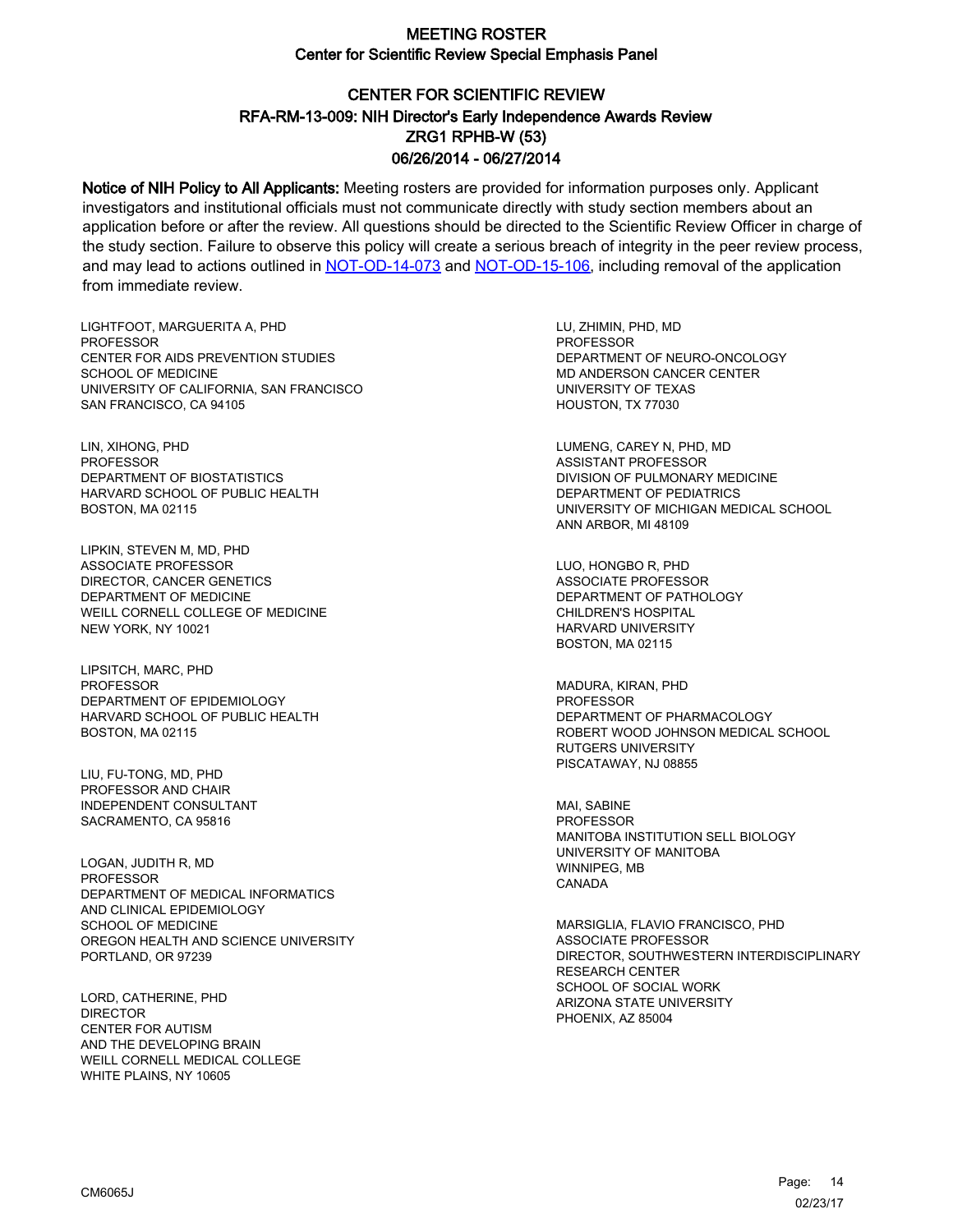# CENTER FOR SCIENTIFIC REVIEW ZRG1 RPHB-W (53) 06/26/2014 - 06/27/2014 RFA-RM-13-009: NIH Director's Early Independence Awards Review

Notice of NIH Policy to All Applicants: Meeting rosters are provided for information purposes only. Applicant investigators and institutional officials must not communicate directly with study section members about an application before or after the review. All questions should be directed to the Scientific Review Officer in charge of the study section. Failure to observe this policy will create a serious breach of integrity in the peer review process, and may lead to actions outlined in [NOT-OD-14-073](https://grants.nih.gov/grants/guide/notice-files/NOT-OD-14-073.html) and [NOT-OD-15-106,](https://grants.nih.gov/grants/guide/notice-files/NOT-OD-15-106.html) including removal of the application from immediate review.

MCKNIGHT, STEVEN L, PHD PROFESSOR AND CHAIR DEPARTMENT OF BIOCHEMISTRY UNIVERSITY OF TEXAS SOUTHWESTERN MEDICAL CENTER DALLAS, TX 75390

MEGEE, PAUL CONNOR, PHD ASSOCIATE PROFESSOR MOLECULAR BIOLOGY PROGRAM SCHOOL OF MEDICINE UNIVERSITY OF COLORADO AURORA, CO 80045

MENDES, PEDRO, PHD ASSOCIATE PROFESSOR CENTER FOR QUANTITATIVE MEDICINE UNIVERSITY OF CONNECTICUT HEALTH CENTER FARMINGTON, CT 06030

MERRILL, JOAN T, MD HEAD, CLINICAL PHARMACOLOGY RESEARCH PROGRAM OKLAHOMA MEDICAL RESEARCH FOUNDATION OKLAHOMA CITY, OK 73104

MIGLIACCIO, ANNA RITA F, PHD PROFESSOR INSTITUTO SUPERIORE DI SANITA' ROME, ITALY

MILHAM, MICHAEL PETER, PHD, MD DIRECTOR CENTER FOR THE DEVELOPING BRAIN NATHAN S KLINE INSTITUTE FOR PSYCHIATRIC RESEARCH ORANGEBURG, NY 10962

MILLER, MARVIN J, PHD GEORGE AND WINIFRED CLARK PROFESSOR AND CHAIR DEPARTMENT OF CHEMISTRY AND BIOCHEMISTRY UNIVERSITY OF NOTRE DAME NOTRE DAME, IN 46556-5670

MITCHELL, JEAN M, PHD PROFESSOR GEORGETOWN PUBLIC POLICY INSTITUTE GEORGETOWN UNIVERSITY WASHINGTON, DC 20057

MITRA, ASHIM K, PHD PROFESSOR AND CHAIRMAN DIVISION OF PHARMACEUTICAL SCIENCES SCHOOL OF PHARMACY UNIVERSITY OF MISSOURI-KANSAS CITY KANSAS CITY, MO 64110

MORGAN, DAVID, PHD ASSOCIATE PROFESSOR DEPARTMENT OF MOLECULAR PHARMACOLOGY AND PHYSIOLOGY UNIVERSITY OF SOUTH FLORIDA ALZHEIMER INSTITUTE TAMPA, FL 33612

MORGAN, JAMES L, PHD PROFESSOR DEPARTMENT OF COGNITIVE AND LINGUISTIC SCIENCES BROWN UNIVERSITY PROVIDENCE, RI 02912

MORI, SUSUMU, PHD PROFESSOR DEPARTMENT OF RADIOLOGY JOHNS HOPKINS UNIVERSITY BALTIMORE, MD 21205

MOTSINGER-REIF, ALISON, PHD ASSOCIATE PROFESSOR BIOINFORMATICS RESEARCH CENTER DEPARTMENT OF STATISTICS NORTH CAROLINA STATE UNIVERSITY RALEIGH, NC 27695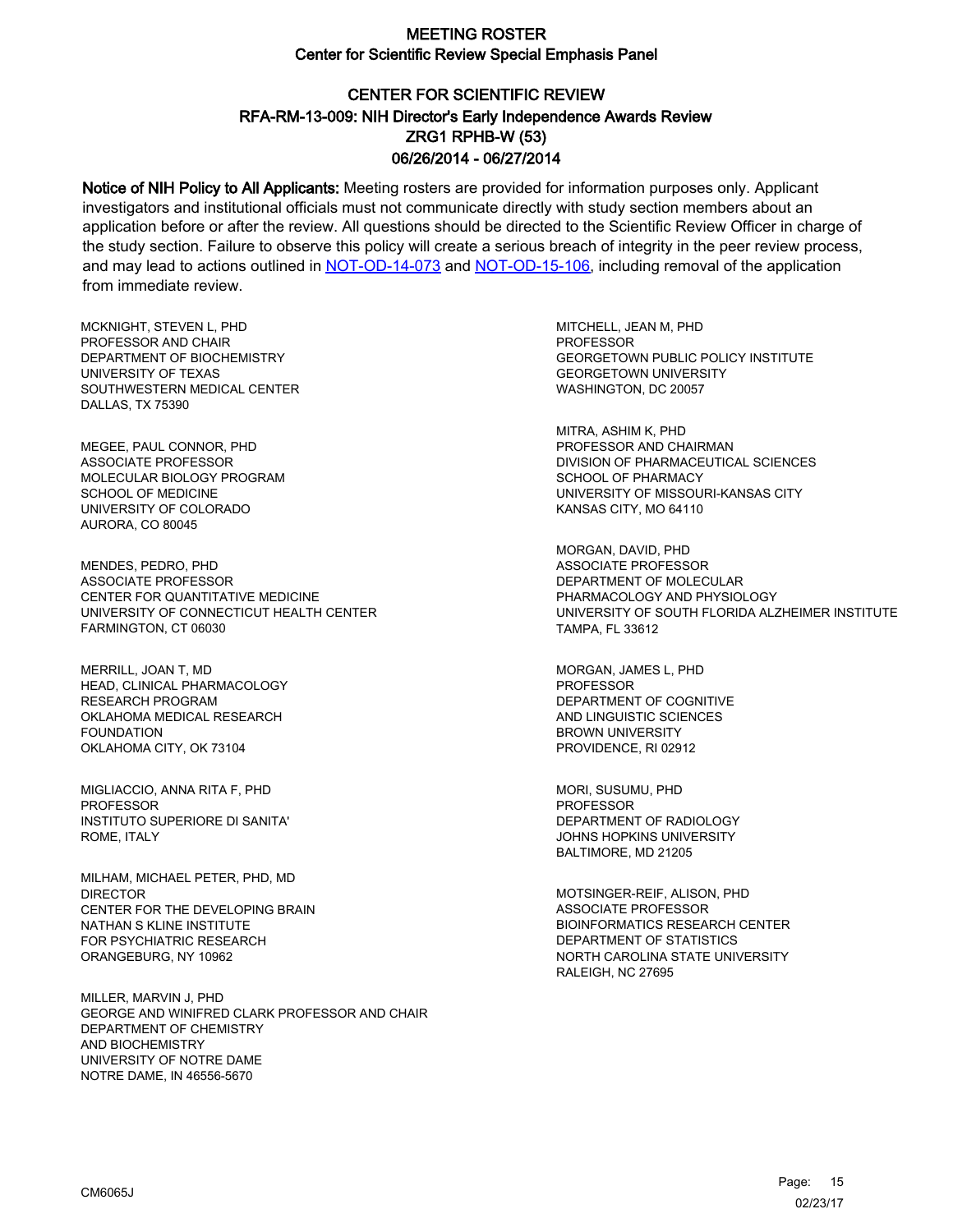# CENTER FOR SCIENTIFIC REVIEW ZRG1 RPHB-W (53) 06/26/2014 - 06/27/2014 RFA-RM-13-009: NIH Director's Early Independence Awards Review

Notice of NIH Policy to All Applicants: Meeting rosters are provided for information purposes only. Applicant investigators and institutional officials must not communicate directly with study section members about an application before or after the review. All questions should be directed to the Scientific Review Officer in charge of the study section. Failure to observe this policy will create a serious breach of integrity in the peer review process, and may lead to actions outlined in [NOT-OD-14-073](https://grants.nih.gov/grants/guide/notice-files/NOT-OD-14-073.html) and [NOT-OD-15-106,](https://grants.nih.gov/grants/guide/notice-files/NOT-OD-15-106.html) including removal of the application from immediate review.

MOXON, KAREN A, PHD **PROFESSOR** DEPARTMENT OF ELECTRICAL AND COMPUTER ENGINEERING SCHOOL OF BIOMEDICAL ENGINEERING DREXEL UNIVERSITY PHILADELPHIA, PA 19104

MULROY, SARA J, PHD DIRECTOR PATHOKINESIOLOGY LABORATORY RANCHO LOS AMIGOS NATIONAL REHABILITATION CENTER DOWNEY, CA 90242

MURRAY, CHRISTOPHER PRESIDENT GALEN BIOTECHNOLOGIES, LLC. SOQUEL, CA 95064

MURRAY, PETER J, PHD ASSOCIATE MEMBER INFECTIOUS DISEASES DEPARTMENT ST JUDE CHILDREN'S RESEARCH HOSPITAL MEMPHIS, TN 38105

NARLIKAR, GEETA, PHD ASSOCIATE PROFESSOR DEPARTMENT OF BIOCHEMISTRY AND BIOPHYSICS UNIVERSITY OF CALIFORNIA, SAN FRANCISCO SAN FRANCISCO, CA 94158

NEAMATI, NOURI, PHD **PROFESSOR** DEPARTMENT OF PHARMACEUTICAL SCIENCES SCHOOL OF PHARMACY UNIVERSITY OF SOUTHERN CALIFORNIA LOS ANGELES, CA 90033

NEIL, JEFFREY J, MD, PHD PROFESSOR DEPARTMENTS OF PEDIATRIC NEUROLOGY AND RADIOLOGY ST. LOUIS CHILDREN'S HOSPITAL WASHINGTON UNIVERSITY SCHOOL OF MEDICINE ST. LOUIS, MO 63110

NELSON, CHARLES ALEXANDER, PHD DISTINGUISHED MCKNIGHT UNIVERSITY PROFESSOR CHILDREN'S HOSPITAL BOSTON HARVARD MEDICAL SCHOOL BOSTON, MA 02215

NIETERT, PAUL J, PHD PROFESSOR DEPARTMENT OF PUBLIC HEALTH SCIENCES MEDICAL UNIVERSITY OF SOUTH CAROLINA CHARLESTON, SC 29425

NOVEMBRE, JOHN, PHD ASSOCIATE PROFESSOR DEPARTMENT OF HUMAN GENETICS UNIVERSITY OF CHICAGO CHICAGO, IL 60637

NYAMATHI, ADELINE M, PHD, BSN DISTINGUISHED PROFESSOR SCHOOL OF NURSING UNIVERSITY OF CALIFORNIA, LOS ANGELES LOS ANGELES, CA 90095

O'BANION, MICHAEL KERRY, MD, PHD PROFESSOR DEPARTMENT OF NEUROBIOLOGY AND ANATOMY SCHOOL OF MEDICINE UNIVERSITY OF ROCHESTER ROCHESTER, NY 14642

OLTVAI, ZOLTAN N, MD ASSOCIATE PROFESSOR DEPARTMENT OF PATHOLOGY SCHOOL OF MEDICINE UNIVERSITY OF PITTSBURGH PITTSBURGH, PA 15261

OPHIR, ALEXANDER G, PHD ASSISTANT PROFESSOR DEPARTMENT OF PSYCHOLOGY CORNELL UNIVERSITY ITHACA, NY 14853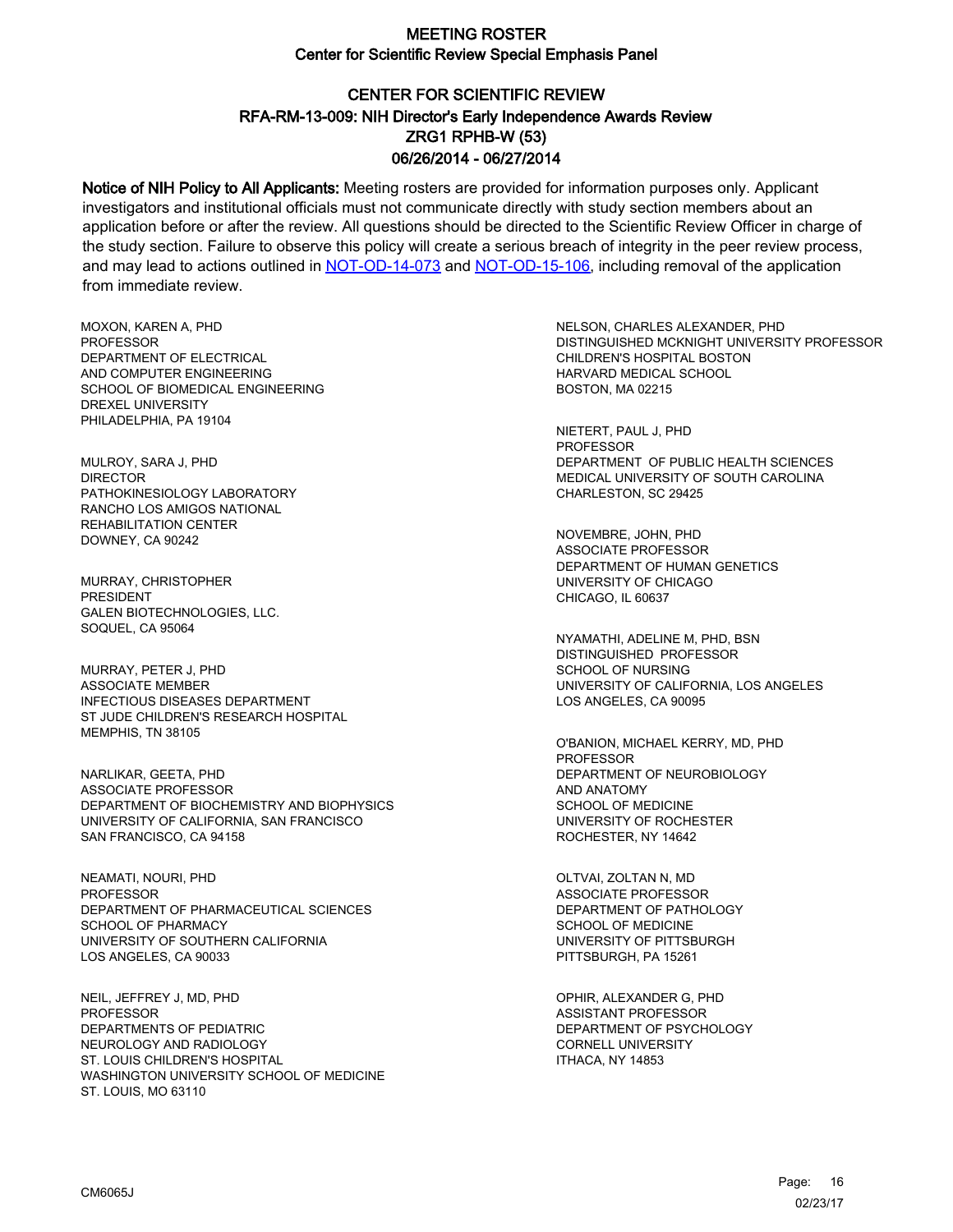# CENTER FOR SCIENTIFIC REVIEW ZRG1 RPHB-W (53) 06/26/2014 - 06/27/2014 RFA-RM-13-009: NIH Director's Early Independence Awards Review

Notice of NIH Policy to All Applicants: Meeting rosters are provided for information purposes only. Applicant investigators and institutional officials must not communicate directly with study section members about an application before or after the review. All questions should be directed to the Scientific Review Officer in charge of the study section. Failure to observe this policy will create a serious breach of integrity in the peer review process, and may lead to actions outlined in [NOT-OD-14-073](https://grants.nih.gov/grants/guide/notice-files/NOT-OD-14-073.html) and [NOT-OD-15-106,](https://grants.nih.gov/grants/guide/notice-files/NOT-OD-15-106.html) including removal of the application from immediate review.

OSMAN, IMAN, MD PROFESSOR AND ASSOCIATE DIRECTOR DEPARTMENTS OF DERMATOLOGY, UROLOGY AND MEDICINE NEW YORK UNIVERSITY MEDICAL CENTER NEW YORK, NY 10016

OSTAP, E MICHAEL, PHD PROFESSOR OF PHYSIOLOGY DEPARTMENT OF PHYSIOLOGY SCHOOL OF MEDICINE UNIVERSITY OF PENNSYLVANIA PHILADELPHIA, PA 19104

OUKKA, MOHAMED, PHD ASSOCIATE PROFESSOR DEPARTMENT OF IMMUNOLOGY SEATTLE CHILDREN'S RESEARCH INSTITUTE SEATTLE, WA 98101

PAI, YI-CHUNG CLIVE, PHD PROFESSOR DEPARTMENT OF PHYSICAL THERAPY UNIVERSITY OF ILLINOIS AT CHICAGO CHICAGO, IL 60612

PARKS, ELIZABETH JANE, PHD PROFESSOR DEPARTMENT OF NUTRITION AND EXERCISE PHYSIOLOGY SCHOOL OF MEDICINE UNIVERSITY OF MISSOURI COLUMBIA, MO 65212

PELIZZARI, CHARLES A, PHD ASSOCIATE PROFESSOR DEPARTMENT OF RADIATION AND CELLULAR ONCOLOGY UNIVERSITY OF CHICAGO CHICAGO, IL 60637

PENEDO, FRANK J, PHD **PROFESSOR** DEPARTMENT OF MEDICAL SOCIAL SCIENCES FEINBERG SCHOOL OF MEDICINE NORTHWESTERN UNIVERSITY CHICAGO, IL 60611

PINKERTON, KENT ED, PHD PROFESSOR CENTER FOR HEALTH AND THE ENVIRONMENT JOHN MUIR INSTITUTE OF THE ENVIRONMENT UNIVERSITY OF CALIFORNIA, DAVIS DAVIS, CA 95616

POWERS, CHRISTOPHER M, PHD ASSOCIATE PROFESSOR DIVISION OF BIOKINESIOLOGY AND PHYSICAL THERAPY UNIVERSITY OF SOUTHERN CALIFORNIA LOS ANGELES, CA 90089

PRITCHARD, JONATHAN K, PHD PROFESSOR DEPARTMENT OF HUMAN GENETICS UNIVERSITY OF CHICAGO CHICAGO, IL 60637

PUIGSERVER, PERE, PHD ASSOCIATE PROFESSOR DEPARTMENT OF CELL BIOLOGY DANA FARBER-CANCER INSTITUTE HARVARD MEDICAL SCHOOL BOSTON, MA 02115

PULEO, DAVID A, PHD PROFESSOR AND DIRECTOR CENTER FOR BIOMEDICAL ENGINEERING UNIVERSITY OF KENTUCKY LEXINGTON, KY 40506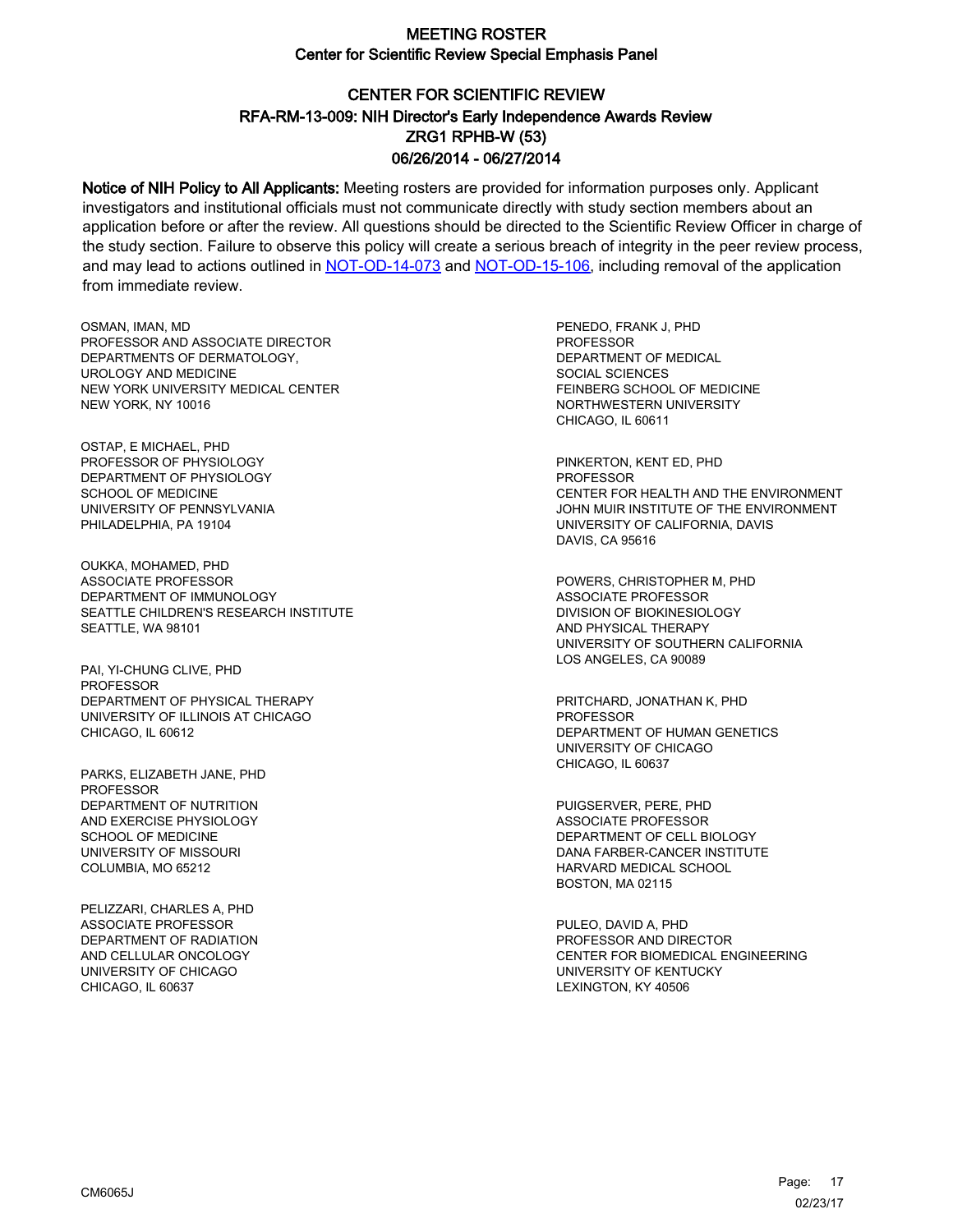# CENTER FOR SCIENTIFIC REVIEW ZRG1 RPHB-W (53) 06/26/2014 - 06/27/2014 RFA-RM-13-009: NIH Director's Early Independence Awards Review

Notice of NIH Policy to All Applicants: Meeting rosters are provided for information purposes only. Applicant investigators and institutional officials must not communicate directly with study section members about an application before or after the review. All questions should be directed to the Scientific Review Officer in charge of the study section. Failure to observe this policy will create a serious breach of integrity in the peer review process, and may lead to actions outlined in [NOT-OD-14-073](https://grants.nih.gov/grants/guide/notice-files/NOT-OD-14-073.html) and [NOT-OD-15-106,](https://grants.nih.gov/grants/guide/notice-files/NOT-OD-15-106.html) including removal of the application from immediate review.

QUINNAN, GERALD V, MD PROFESSOR AND CHAIR PREVENTIVE MEDICINE AND BIOMETRICS UNIFORMED SERVICES UNIVERSITY OF HEALTH SCIENCES BETHESDA, MD 20814

RAJAGOPALAN, SANJAY, MD, FACC JOHN W WOLFE PROFESSOR CARDIOVASCULAR MEDICINE AND RADIOLOGY WEXNER MEDICAL CENTER OHIO STATE UNIVERSITY COLUMBUS, OH 43210

RANKINS, NICOLE CALLOWAY, MD ASSISTANT PROFESSOR DEPARTMENT OF OBSTETRICS AND GYNECOLOGY SCHOOL OF MEDICINE VIRGINIA COMMONWEALTH UNIVERSITY RICHMOND, VA 23298

RAO, RAJINI, PHD PROFESSOR DEPARTMENT OF PHYSIOLOGY SCHOOL OF MEDICINE JOHNS HOPKINS UNIVERSITY BALTIMORE, MD 21205

READ, ANDREW F, PHD PROFESSOR CENTER FOR INFECTIOUS DISEASE DYNAMICS THE PENNSYLVANIA STATE UNIVERSITY UNIVERSITY PARK, PA 16802

READ, TIMOTHY D, PHD ASSISTANT INVESTIGATOR DEPARTMENT OF HUMAN GENETICS EMORY UNIVERSITY ATLANTA, GA 30322

RHEE, SOO H, PHD ASSOCIATE PROFESSOR DEPARTMENTS OF PSYCHOLOGY AND NEUROSCIENCE COLLEGE OF ARTS AND SCIENCES UNIVERSITY OF COLORADO-BOULDER BOULDER, CO 80309

RICE, LOUIS B, MD PROFESSOR AND CHAIR DEPARTMENT OF MEDICINE WARREN ALPERT MEDICAL SCHOOL BROWN UNIVERSITY PROVIDENCE, RI 02912

RODRIGUE, JAMES R, PHD ASSOCIATE PROFESSOR DEPARTMENT OF SURGERY BETH ISRAEL DEACONESS MEDICAL CENTER BOSTON, MA 02215

ROMERO, MICHAEL F, PHD PROFESSOR DEPARTMENT OF PHYSIOLOGY AND BIOMEDICAL ENGINEERING MAYO CLINIC COLLEGE OF MEDICINE ROCHESTER, MN 55905

ROSENBLUM, KATHERINE, PHD CLINICAL ASSOCIATE PROFESSOR AND ASSOCIATE REASEARCH SCIENTIST DEPARTMENT OF PSYCHIATRY UNIVERSITY OF MICHIGAN ANN ARBOR, MI 48109

ROZNERS, ERIKS, PHD ASSOCIATE PROFESSOR DEPARTMENT OF CHEMISTRY BINGHAMTON UNIVERSITY BINGHAMTON, NY 13902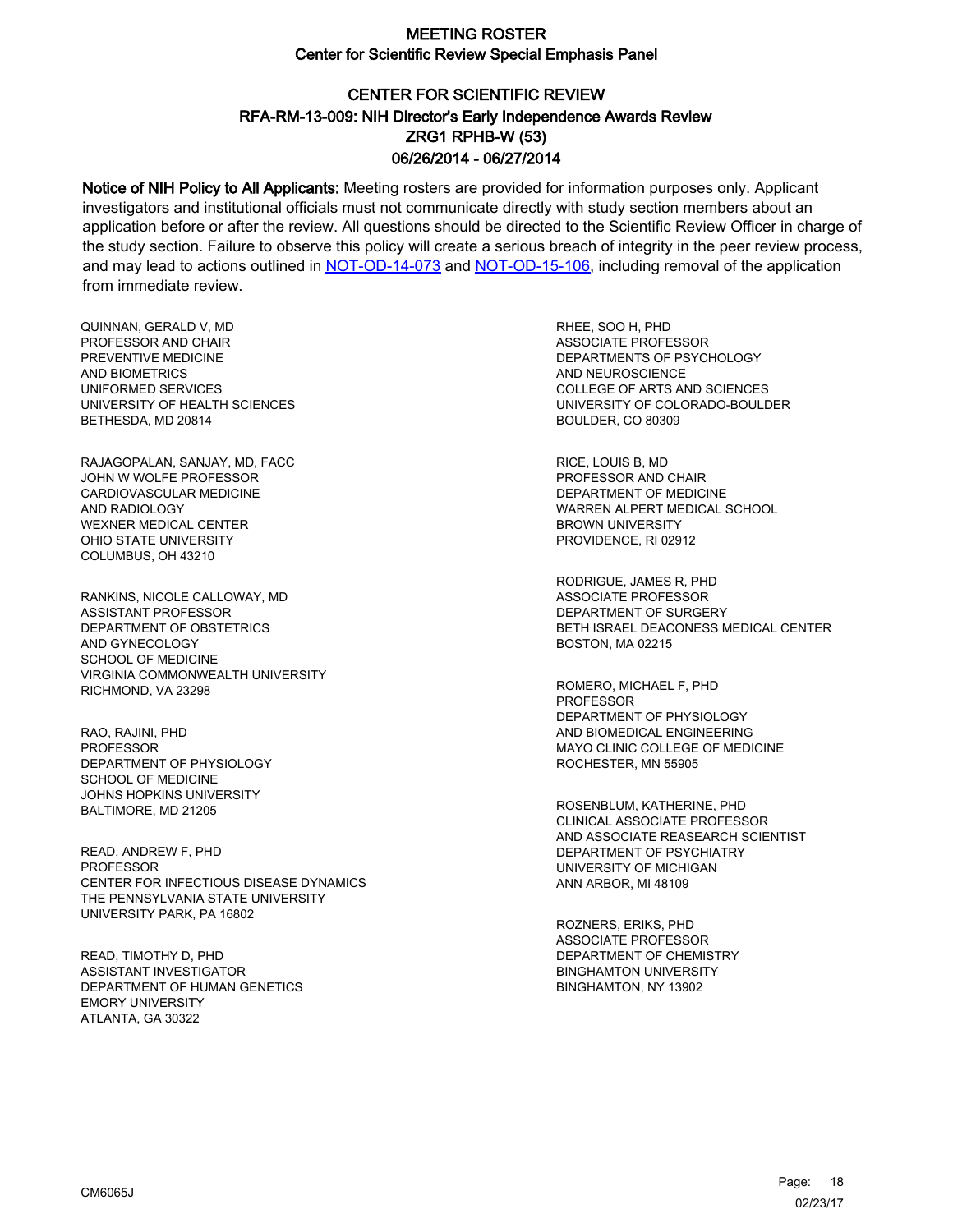# CENTER FOR SCIENTIFIC REVIEW ZRG1 RPHB-W (53) 06/26/2014 - 06/27/2014 RFA-RM-13-009: NIH Director's Early Independence Awards Review

Notice of NIH Policy to All Applicants: Meeting rosters are provided for information purposes only. Applicant investigators and institutional officials must not communicate directly with study section members about an application before or after the review. All questions should be directed to the Scientific Review Officer in charge of the study section. Failure to observe this policy will create a serious breach of integrity in the peer review process, and may lead to actions outlined in [NOT-OD-14-073](https://grants.nih.gov/grants/guide/notice-files/NOT-OD-14-073.html) and [NOT-OD-15-106,](https://grants.nih.gov/grants/guide/notice-files/NOT-OD-15-106.html) including removal of the application from immediate review.

RYDER, MARK I, DMD, DDS PROFESSOR AND CHAIRMAN DIVISION OF PERIODONTOLOGY SCHOOL OF DENTISTRY UNIVERSITY OF CALIFORNIA, SAN FRANCISCO SAN FRANCISCO, CA 94143

SAFDAR, NASIA, MD, PHD ASSOCIATE PROFESSOR DEPARTMENT OF MEDICINE SECTION OF INFECTIOUS DISEASES UNIVERSITY OF WISCONSIN-MADISON MADISON, WI 53705

SALGAME, PADMINI, PHD PROFESSOR CENTER FOR EMERGING PATHOGENS UNIVERSITY OF MEDICINE AND DENTISTRY OF NEW JERSEY NEWARK, NJ 07101

SALIHU, HAMISU, MD, MBBS, PHD **PROFESSOR** DEPARTMENT OF EPIDEMIOLOGY AND BIOSTATISTICS UNIVERSITY OF SOUTH FLORIDA TAMPA, FL 33612

SAMSA, GREGORY P, PHD ASSOCIATE PROFESSOR DEPARTMENTS OF BIOSTATISTICS AND BIOINFORMATICS SCHOOL OF MEDICINE DUKE UNIVERSITY DURHAM, NC 27705

SARTOR, RYAN B, MD **PROFESSOR** DIVISION OF GASTROENTEROLOGY AND HEPATOLOGY UNIVERSITY OF NORTH CAROLINA, CHAPEL HILL CHAPEL HILL, NC 27599

SCHENSUL, STEPHEN L, PHD **PROFESSOR** DEPARTMENT OF COMMUNITY MEDICINE CENTER FOR INTERNATIONAL COMMUNITY HEALTH **STUDIES** SCHOOL OF MEDICINE UNIVERSITY OF CONNECTICUT FARMINGTON, CT 06030

SCOTT, CHARLES P, PHD ASSISTANT PROFESSOR DEPARTMENT OF BIOCHEMISTRY MICROBIOLOGY AND IMMUNOLOGY THOMAS JEFFERSON UNIVERSITY PHILADELPHIA, PA 19107

SECOMB, TIMOTHY W, PHD PROFESSOR DEPARTMENT OF PHYSIOLOGY COLLEGE OF MEDICINE UNIVERSITY OF ARIZONA TUCSON, AZ 85724

SHANKMAN, STEWART AARON, PHD ASSOCIATE PROFESSOR DEPARTMENT OF PSYCHOLOGY UNIVERSITY OF ILLINOIS AT CHICAGO CHICAGO, IL 60607

SHAW, DANIEL S, PHD PROFESSOR AND CHAIR DEPARTMENT OF PSYCHOLOGY UNIVERSITY OF PITTSBURGH PITTSBURGH, PA 15260

SHEARN, JASON T, PHD ASSISTANT PROFESSOR DEPARTMENT OF BIOMEDICAL ENGINEERING UNIVERSITY OF CINCINNATI CINCINNATI, OH 45221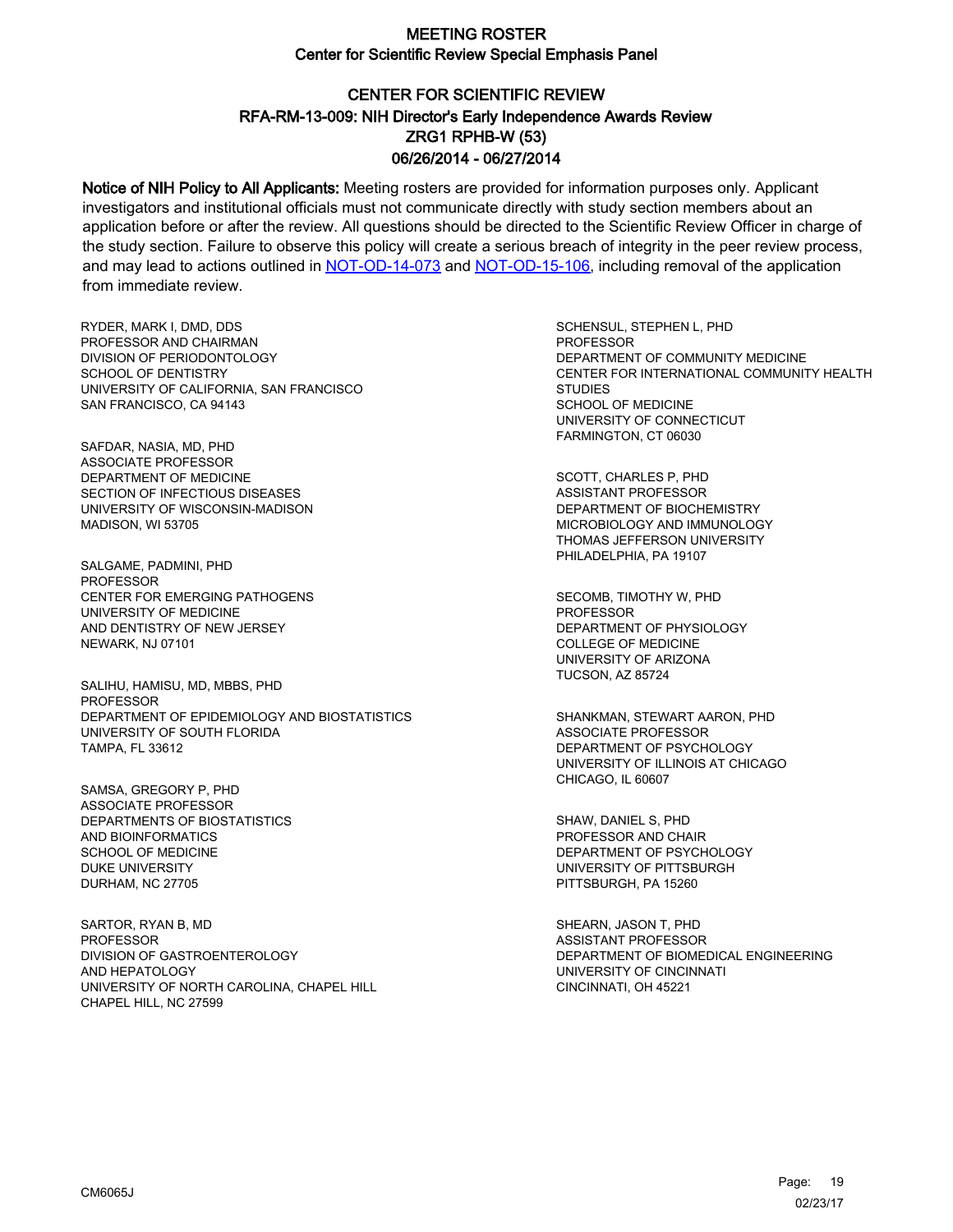# CENTER FOR SCIENTIFIC REVIEW ZRG1 RPHB-W (53) 06/26/2014 - 06/27/2014 RFA-RM-13-009: NIH Director's Early Independence Awards Review

Notice of NIH Policy to All Applicants: Meeting rosters are provided for information purposes only. Applicant investigators and institutional officials must not communicate directly with study section members about an application before or after the review. All questions should be directed to the Scientific Review Officer in charge of the study section. Failure to observe this policy will create a serious breach of integrity in the peer review process, and may lead to actions outlined in [NOT-OD-14-073](https://grants.nih.gov/grants/guide/notice-files/NOT-OD-14-073.html) and [NOT-OD-15-106,](https://grants.nih.gov/grants/guide/notice-files/NOT-OD-15-106.html) including removal of the application from immediate review.

SHUREIQI, IMAD, MD ASSOCIATE PROFESSOR DEPARTMENTS OF GI MEDICAL ONCOLOGY AND CLINICAL CANCER PREVENTION MD ANDERSON CANCER CENTER THE UNIVERSITY OF TEXAS HOUSTON, TX 77030

SIEGMUND, KIMBERLY D, PHD ASSOCIATE PROFESSOR DEPARTMENT OF PREVENTIVE MEDICINE KECK SCHOOL OF MEDICINE UNIVERSITY OF SOUTHERN CALIFORNIA LOS ANGELES, CA 90089

SIEPEL, ADAM CHARLES, PHD ASSOCIATE PROFESSOR DEPARTMENT OF BIOLOGICAL STATISTICS AND DEPARTMENT OF COMPUTATIONAL BIOLOGY CORNELL UNIVERSITY ITHACA, NY 14853

SINGH, RAM PYARE, PHD PROFESSOR DEPARTMENT OF MEDICINE AND RHEUMATOLOGY UNIVERSITY OF CALIFORNIA, LOS ANGELES LOS ANGELES, CA 90024

SINHA, ANUSHUA, MD ASSOCIATE PROFESSOR PREVENTIVE MEDICINE AND COMMUNITY HEALTH NEW JERSEY MEDICAL SCHOOL RUTGERS, THE STATE UNIVERSITY OF NEW JERSEY NEWARK, NJ 07101

SINKO, PATRICK J, PHD PROFESSOR OF PHARMACEUTICS ASSOCIATE VICE PRESIDENT FOR RESEARCH RUTGERS, THE STATE UNIVERSITY OF NEW JERSEY PISCATAWAY, NJ 08854

SMITH, LINDA B, PHD CHANCELLOR'S PROFESSOR DEPARTMENT OF PSYCHOLOGICAL AND BRAIN SCIENCES INDIANA UNIVERSITY BLOOMINGTON, IN 47405

SNYDER, JAMES J, PHD DISTINGUISHED PROFESSOR DEPARTMENT OF PSYCHOLOGY WICHITA STATE UNIVERSITY WICHITA, KS 67260

SOUSA, MARCELO C, PHD ASSOCIATE PROFESSOR DEPARTMENT OF CHEMISTRY AND BIOCHEMISTRY UNIVERSITY OF COLORADO BOULDER, CO 80309

STAMATATOS, LEONIDAS A, PHD MEMBER AND DIRECTOR VIRAL VACCINES PROGRAM SEATTLE BIOMEDICAL RESEARCH INSTITUTE SEATTLE, WA 98109

STICE, ERIC M, PHD PROFESSOR OREGON RESEARCH INSTITUTE EUGENE, OR 97403

SUKUMAR, SARASWATI, PHD PROFESSOR AND CO-DIRECTOR BREAST CANCER PROGRAM SIDNEY KIMMEL COMPREHENSIVE CANCER CENTER JOHNS HOPKINS UNIVERSITY BALTIMORE, MD 21231-1000

SUMMERS, RONALD M, MD, PHD STAFF RADIOLOGIST DEPARTMENT OF RADIOLOGY CLINICAL CENTER NATIONAL INSTITUTES OF HEALTH BETHESDA, MD 20892-1182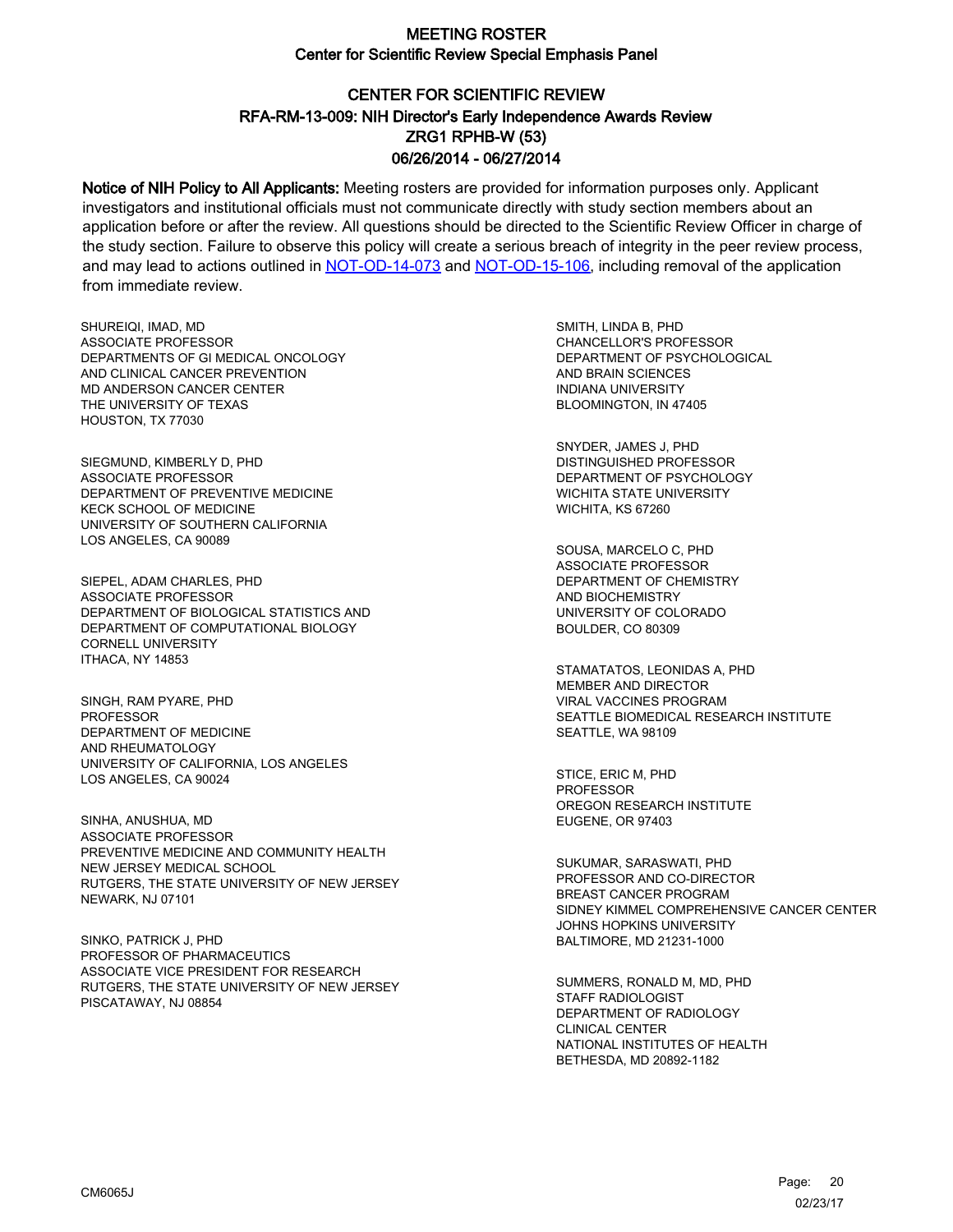# CENTER FOR SCIENTIFIC REVIEW ZRG1 RPHB-W (53) 06/26/2014 - 06/27/2014 RFA-RM-13-009: NIH Director's Early Independence Awards Review

Notice of NIH Policy to All Applicants: Meeting rosters are provided for information purposes only. Applicant investigators and institutional officials must not communicate directly with study section members about an application before or after the review. All questions should be directed to the Scientific Review Officer in charge of the study section. Failure to observe this policy will create a serious breach of integrity in the peer review process, and may lead to actions outlined in [NOT-OD-14-073](https://grants.nih.gov/grants/guide/notice-files/NOT-OD-14-073.html) and [NOT-OD-15-106,](https://grants.nih.gov/grants/guide/notice-files/NOT-OD-15-106.html) including removal of the application from immediate review.

SYMONS, MARC H, PHD ASSOCIATE INVESTIGATOR CENTER FOR ONCOLOGY AND CELL BIOLOGY NORTH SHORE-LONG ISLAND JEWISH RESEARCH INSTITUTE MANHASSET, NY 11030

TANG, HUA, PHD ASSOCIATE PROFESSOR DEPARTMENT OF GENETICS SCHOOL OF MEDICINE STANFORD UNIVERSITY STANFORD, CA 94305

TANGUAY, ROBERT L, PHD **PROFESSOR** DEPARTMENT OF ENVIRONMENTAL AND MOLECULAR TOXICOLOGY OREGON STATE UNIVERSITY CORVALLIS, OR 97331

TEMPLE, SALLY, PHD **PROFESSOR** NEW YORK NEURAL STEM INSTITUTE RENSSELAER, NY 12144

TOMASZ, ALEXANDER, PHD PROFESSOR LABORATORY OF MICROBIOLOGY THE ROCKEFELLER UNIVERSITY NEW YORK, NY 10021

TROSKO, JAMES EDWARD, PHD PROFESSOR DEPARTMENT OF PEDIATRICS AND HUMAN DEVELOPMENT COLLEGE OF HUMAN MEDICINE MICHIGAN STATE UNIVERSITY EAST LANSING, MI 48824-1302

TSOKOS, GEORGE C, MD, DSC PROFESSOR OF MEDICINE CHIEF OF RHEUMATOLOGY DIVISION BETH ISRAEL DEACONESS MEDICAL CENTER HARVARD UNIVERSITY BOSTON, MA 02115

TUCKER, JOAN S, PHD BEHAVIORAL SCIENTIST RAND HEALTH RAND CORPORATION SANTA MONICA, CA 90401

TURCHIN, ALEXANDER, MD ASSISTANT PROFESSOR DIVISION OF ENDOCRINOLOGY BRIGHAM AND WOMEN'S HOSPITAL BOSTON, MA 02115

UDAYKUMAR, HOLAVANAHALLI S, PHD **PROFESSOR** DEPARTMENT OF MECHANICAL ENGINEERING UNIVERSITY OF IOWA IOWA CITY, IA 52242

VALOIS, ROBERT F, PHD **PROFESSOR** DEPARTMENT OF HEALTH PROMOTION, EDUCATION AND BEHAVIOR ARNOLD SCHOOL OF PUBLIC HEALTH UNIVERSITY OF SOUTH CAROLINA COLUMBIA, SC 29208

VANNESS, DAVID JOHN, PHD ASSOCIATE PROFESSOR POPULATION HEALTH SCIENCES SCHOOL OF MEDICINE AND PUBLIC HEALTH UNIVERSITY WISCONSIN MADISON, WI 53726

VASTA, GERARDO RAUL, PHD **PROFESSOR** DEPARTMENT OF MICROBIOLOGY AND IMMUNOLOGY SCHOOL OF MEDICINE UNIVERSITY OF MARYLAND BALTIMORE, MD 21202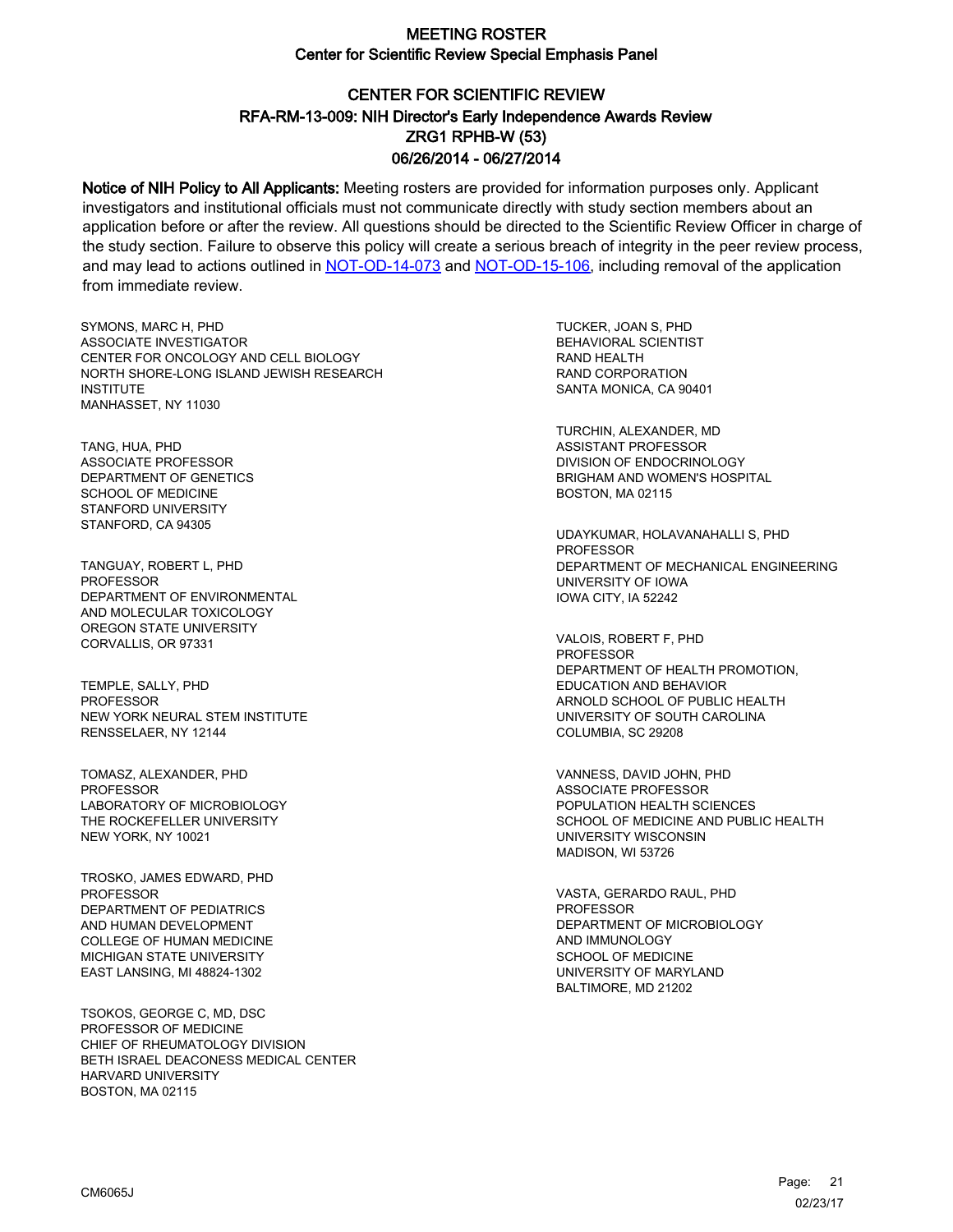# CENTER FOR SCIENTIFIC REVIEW ZRG1 RPHB-W (53) 06/26/2014 - 06/27/2014 RFA-RM-13-009: NIH Director's Early Independence Awards Review

Notice of NIH Policy to All Applicants: Meeting rosters are provided for information purposes only. Applicant investigators and institutional officials must not communicate directly with study section members about an application before or after the review. All questions should be directed to the Scientific Review Officer in charge of the study section. Failure to observe this policy will create a serious breach of integrity in the peer review process, and may lead to actions outlined in [NOT-OD-14-073](https://grants.nih.gov/grants/guide/notice-files/NOT-OD-14-073.html) and [NOT-OD-15-106,](https://grants.nih.gov/grants/guide/notice-files/NOT-OD-15-106.html) including removal of the application from immediate review.

VERBSKY, JAMES W, MD, PHD ASSOCIATE PROFESSOR DEPARTMENT OF PEDIATRICS DIVISION OF RHEUMATOLOGY, MICROBIOLOGY AND MOLECULAR GENETICS MEDICAL COLLEGE OF WISCONSIN WAUWATOSA, WI 53226

VERSALOVIC, JAMES, MD, PHD PROFESSOR AND VICE CHAIR DEPARTMENT OF PATHOLOGY AND IMMUNOLGY BAYLOR COLLEGE OF MEDICINE HOUSTON, TX 77030

WALCOTT, GREGORY P, MD ASSOCIATE PROFESSOR DEPARTMENT OF CARDIOLOGY UNIVERSITY OF ALABAMA BIRMINGHAM, AL 35294

WANG, JAMES H-C, PHD PROFESSOR AND DIRECTOR MECHANOBIOLOGY LABORATORY DEPARTMENT OF ORTHOPAEDIC SURGERY UNIVERSITY OF PITTSBURGH PITTSBURGH, PA 15213

WANG, LEI, PHD ASSOCIATE PROFESSOR CHEMICAL BIOLOGY AND PROTEOMICS LABORATORY SALK INSTITUTE FOR BIOLOGICAL SCIENCES LA JOLLA, CA 92037

WEINMANN, AMY SUSAN, PHD ASSOCIATE PROFESSOR DEPARTMENT OF MICROBIOLOGY UNIVERSITY OF ALABAMA AT BIRMINGHAM BIRMINGHAM, AL 35294

WEISS, MITCHELL J, PHD, MD **PROFESSOR** DEPARTMENT OF PEDIATRICS CHILDREN'S HOSPITAL OF PHILADELPHIA THE JOSEPH STOKES JR RESEARCH INSTITUTE ABRAMSON RESEARCH CENTER PHILADELPHIA, PA 19104

WEISS, STEPHEN JOSEPH, MD UPJOHN PROFESSOR OF MEDICINE AND ONCOLOGY DEPARTMENT OF MEDICINE UNIVERSITY OF MICHIGAN ANN ARBOR, MI 48109

WELLENIUS, GREGORY A, SCD ASSISTANT PROFESSOR DEPARTMENT OF EPIDEMIOLOGY BROWN UNIVERSITY PROVIDENCE, RI 02912

WENSTROM, KATHARINE D, MD, PHD PROFESSOR AND DIRECTOR REPRODUCTIVE GENETICS AND PRENATAL DIAGNOSIS DEPARTMENT OF OBSTETRICS AND GYNECOLOGY THE VANDERBILT UNIVERSITY MEDICAL CENTER NASHVILLE, TN 37232-2519

WESSEL, GARY M, PHD PROFESSOR DIVISION OF BIOLOGY AND MEDICINE DEPARTMENT OF MOLECULAR BIOLOGY, CELL BIOLOGY, AND BIOCHEMISTRY BROWN UNIVERSITY PROVIDENCE, RI 02912

WOLFNER, MARIANA FEDERICA, PHD PROFESSOR DEPARTMENT OF MOLECULAR BIOLOGY AND GENETICS CORNELL UNIVERSITY ITHACA, NY 14853

WOODY, GEORGE EDWARD, MD **PROFESSOR** DEPARTMENT OF PSYCHIATRY UNIVERSITY OF PENNSYLVANIA PHILADELPHIA, PA 19106

WRAY, GREGORY A, PHD PROFESSOR DEPARTMENT OF BIOLOGY DUKE UNIVERSITY DURHAM, NC 27708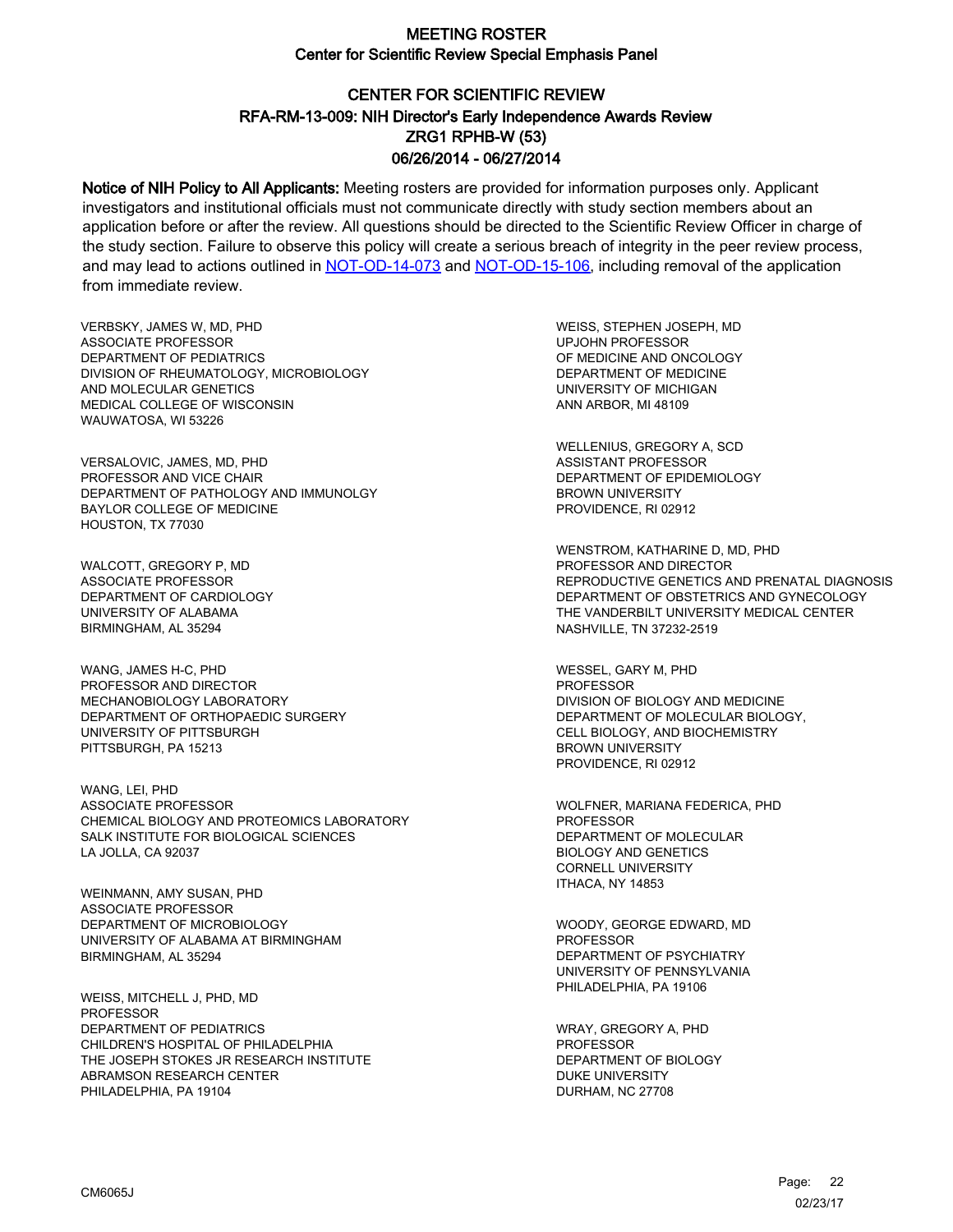# CENTER FOR SCIENTIFIC REVIEW ZRG1 RPHB-W (53) 06/26/2014 - 06/27/2014 RFA-RM-13-009: NIH Director's Early Independence Awards Review

Notice of NIH Policy to All Applicants: Meeting rosters are provided for information purposes only. Applicant investigators and institutional officials must not communicate directly with study section members about an application before or after the review. All questions should be directed to the Scientific Review Officer in charge of the study section. Failure to observe this policy will create a serious breach of integrity in the peer review process, and may lead to actions outlined in [NOT-OD-14-073](https://grants.nih.gov/grants/guide/notice-files/NOT-OD-14-073.html) and [NOT-OD-15-106,](https://grants.nih.gov/grants/guide/notice-files/NOT-OD-15-106.html) including removal of the application from immediate review.

WU, HULIN, PHD PROFESSOR AND DEAN DEPARTMENT OF BIOSTATISTICS AND COMPUTATIONAL BIOLOGY UNIVERSITY OF ROCHESTER MEDICAL CENTER ROCHESTER, NY 14642

WU, JOYCE YING-CHEN, MD ASSOCIATE PROFESSOR DIVISION OF PEDIATRIC NEUROLOGY MATTELS CHILDREN'S HOSPITAL AT UCLA LOS ANGELES, CA 90095-1752

WU, SHIYONG, PHD PROFESSOR AND DIRECTOR EDISON BIOTECHNOLOGY INSTITUTE DEPARTMENT OF CHEMISTRY AND BIOCHEMISTRY OHIO UNIVERSITY ATHENS, OH 45701

YAROCH, AMY LAZARUS, PHD PROFESSOR AND EXECUTIVE DIRECTOR GRETCHEN SWANSON CENTER FOR NUTRITION UNIVERSITY OF NEBRASKA MEDICAL CENTER OMAHA, NE 68114

YAZDANBAKHSH, KARINA, PHD ASSOCIATE MEMBER LABORATORY OF COMPLEMENT BIOLOGY NEW YORK BLOOD CENTER NEW YORK, NY 10021

YU, TIANWEI, PHD ASSOCIATE PROFESSOR DEPARTMENT OF BIOSTATISTICS AND BIOINFORMATICS EMORY UNIVERSITY ATLANTA, GA 30322

YUN, ZHONG, PHD ASSOCIATE PROFESSOR DEPARTMENT OF THERAPEUTIC RADIOLOGY YALE UNIVERSITY SCHOOL OF MEDICINE NEW HAVEN, CT 06520

ZALD, DAVID H, PHD PROFESSOR DEPARTMENT OF PSYCHOLOGY VANDERBILT UNIVERSITY NASHVILLE, TN 37203

ZHANG, YANQIAO, MD ASSOCIATE PROFESSOR DEPARTMENT OF INTEGRATIVE MEDICAL SCIENCES NORTHEAST OHIO MEDICAL UNIVERSITY ROOTSTOWN, OH 44272

ZHAO, HONGYU, PHD PROFESSOR OF GENETICS AND OF STATISTICS YALE SCHOOL OF PUBLIC HEALTH YALE UNIVERSITY NEW HAVEN, CT 06510

ZHOU, BAOHUA, PHD ASSISTANT PROFESSOR HERMAN B WELLS CENTER FOR PEDIATRIC RESEARCH DEPARTMENT OF PEDIATRICS SCHOOL OF MEDICINE INDIANA UNIVERSITY INDIANAPOLIS, IN 46202

ZHOU, DAOHONG, MD PROFESSOR OF PHARMACEUTICAL SCIENCES DEPUTY DIRECTOR, DIVISION OF RADIATION HEALTH UNIVERSITY OF ARKANSAS FOR MEDICAL SCIENCE LITTLE ROCK, AR 72205

ZHOU, LIANG, MD, PHD ASSISTANT PROFESSOR DEPARTMENTS OF PATHOLOGY AND MICROBIOLOGY-IMMUNOLOGY FEINBERG SCHOOL OF MEDICINE NORTWESTERN UNIVERSITY CHICAGO, IL 60611